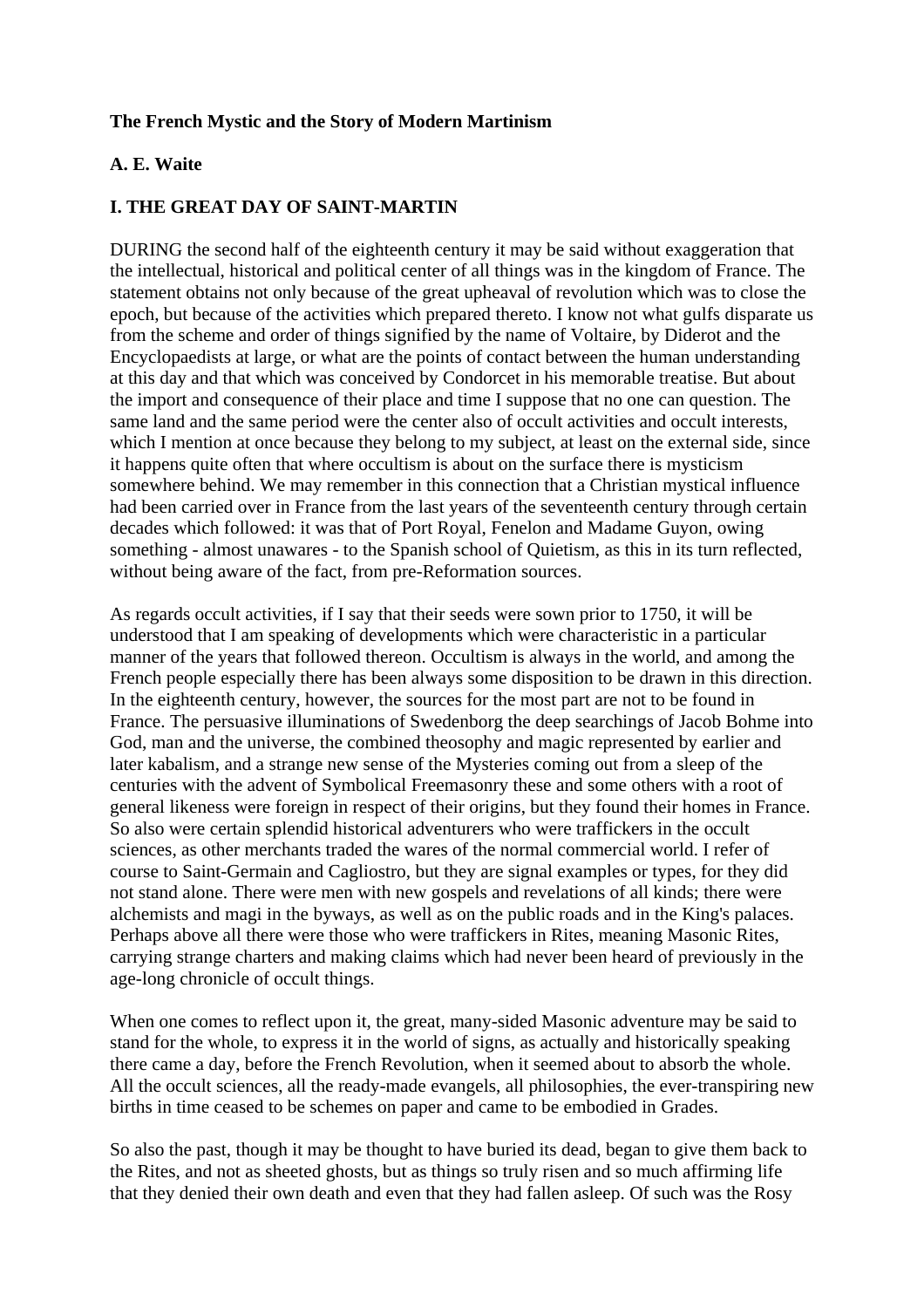Cross. It came about in this manner that our Emblematical Institution, which was born, so to speak, at an AppIe- Tree Tavern and nursed in its early days at the Rummer and Grapes or the Goose and Gridiron, may be said to have passed through a second birth in France. It underwent otherwise a great transformation, was clothed in gorgeous; vestments and decorated with magnificent titles. It contracted in like manner the adornment of innumerable spiritual marriages, which were fruitful in spiritual progeny. I have pronounced its upcoming elsewhere and that of the Rites and Grades, the memorable Orders and Chivalries which came thus into being. (1) More numerous still were the foster sons and daughters, being things connected with Masonry but not belonging thereto, even in the widest sense of its Emblematic Art. Of illegitimate children by scores, things of rank imposture or gross delusion, I do not need to speak. It is sufficient to say that Holy Houses of Masonry were everywhere in the land of France, and everywhere also were its royal standards unrolled. There is no question, from one point of view, that all the claims belonged to a world of dreams, that from old-world history they drew only its fables, from antique science its myths, that the dignities conferred in proceedings were delivered in a glass of faerie, and that the emblazoned programmer of high intent and purpose were apt to fade strangely and seem written in invisible ink under the cold light of fact. But the reality behind the dreams must be sought in the spirit of the dreamers, for whom something had happened which opened all the doors and unfolded amazing vistas of possibility on every side about them.

The man who held the keys and indeed had forged them was no other than Voltaire, who in this connection stands of course for an intellectual movement at large, which movement meant emancipation from the fetters of thought and action. To summarize the situation in a sentence, apart from the Church and its dogma, all things looked possible for a moment. The peculiar Masonic "system of morality, veiled in allegory and illustrated by symbols," might lead humanity either back to the perfection which it had lost or forward to that which it desired and could in mind descry dimly, however far away. The new prophets and their vaunted revelations might have God behind their gospels, and the darkness of the occult sciences might veil unknown Masters, rather than emissaries of perdition. Condemned practices, forbidden arts might lead through clouds of mystery into light of knowledge, and in this light history might call to be written out anew. We know at this day that Masonic legends are matters of fond invention, but some of them are old at the root, and we can understand in the eighteenth century how they came to pass as fact, more especially since the root of some was a Secret Tradition in Israel. When it came about, under circumstances which cannot be related here, that Masonic attention was drawn to the old Order of Knights Templar, which had been brought to the rack and the faggot as possessors of a strange knowledge drawn from the East, a Rite or a budget of Rites which claimed that the Order had never passed out of being was like a fortune to those who devised it.

It is from this point of new that we must survey the amazing growth of Masonry in all its multitude of forms. We shall conclude that it was pursued zealously, with a heart turned towards the truth, and as one who believes that he may not stand alone, I am not unprepared to think that some of the traditional histories, to us as monstrous growths, represented to the makers their views on the probability of things presented in the guise of myth. It was saved in this manner for them from the common charge of fraud. This is my judgment of the time, and there is one thing more on the wonder side of the subject, the expectations and the vistas seen in front. As the time drew on for Voltaire to be called away and when the chief High Grades of Masonry connoted a reaction from much that is typified by his name, there rose up another personality holding one key only, but it looked like clavis abeconditorum a constitutione mundi. This was Anton Mesmer, prominent in Parisian circles, a Mason like the rest of them, and destined presently to have more than one Grade enshrining his discovery and designed for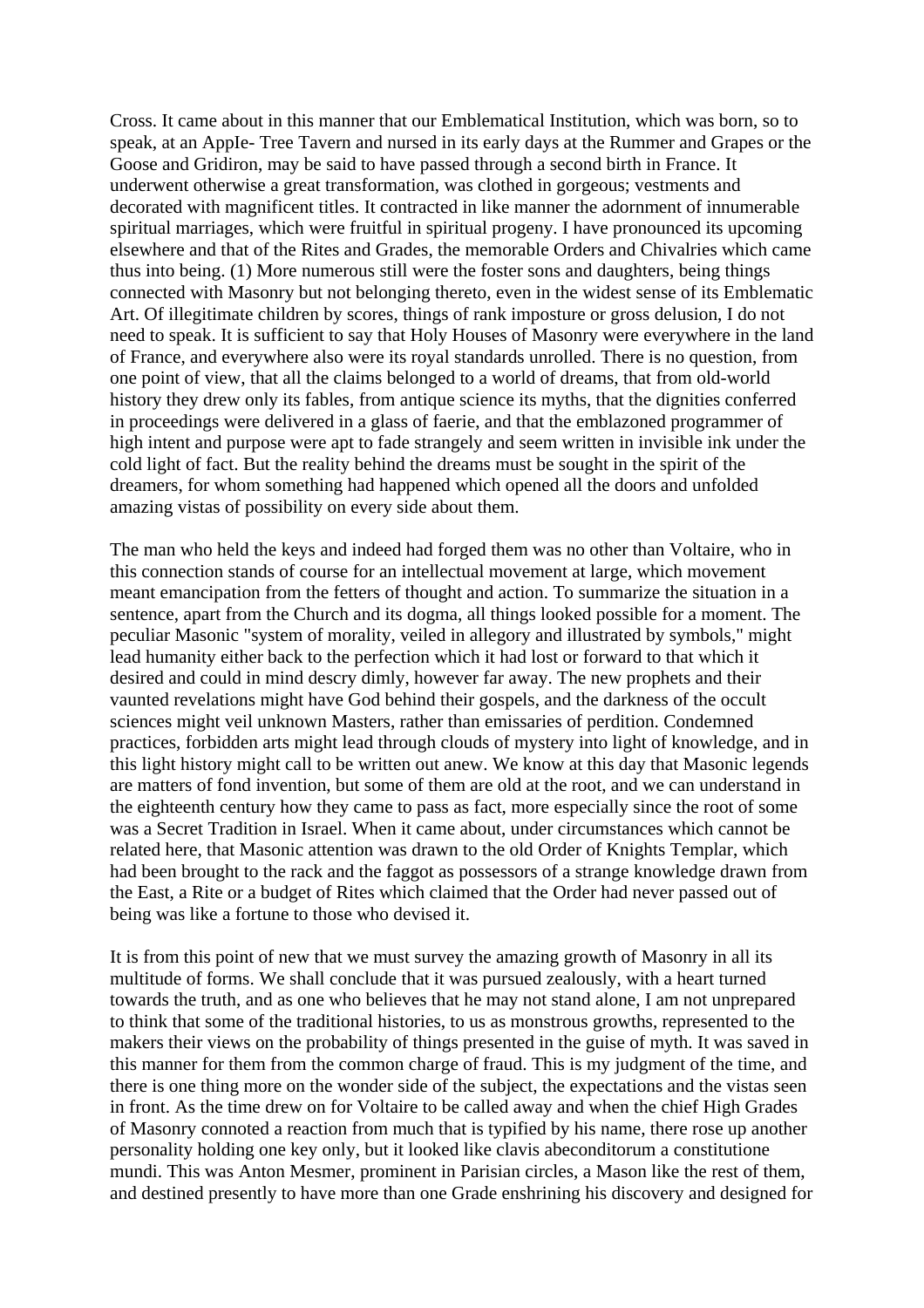the spread of its tenets. Granting the fact of his unseen but vital fluid, there was a root of truth at least in the long past of Magia, in the entrancements of vestal and pythoness, above all in occult medicine. So opened some other doors, and when Puysegur discovered clairvoyance again as it might be for a moment - the mystery of all the hiddenness looked on the point of unveiling. But the doors shut suddenly, the dreams and the epoch closed in the carnage of the French Revolution, and thereafter rose the baleful cresset of Corsica.

I have dwelt upon French Freemasonry because it is impossible to pass over it in presenting a picture of the period, but more especially because the life of the mystic Saint-Martin is bound up therewith for a certain number of years. Among the Rites which mattered at the moment his name connects with two, being the glory of the Strict Observance and the problematical Order of Elect Priesthood.(1) Behead the first there lies the mystery of its Unknown Superiors, but this, when reduced to its equivalent in simple fact, means the circumstances under which and the people by whom its root-matter was communicated in France to Baron von Hund, who returned with it to his German Fatherland and there formed it into a Rite, whose advent marked an epoch for evermore ill Masonry. But in respect of the second there lies behind it the claim of Pasqually's apostolate in that for which it stood and whence, if from anywhere, he derived on has own part - as, for example, the Rosy Cross. I cannot trace here the history of the Strict Observance: it claimed to represent a perpetuation in secret of the Knights Templar and to be ruled by a hidden headship appertaining to that source. It may almost be said that it took Masonic Germany by storm, and planted its banners triumphantly all over Europe, save only in those British Isles where the Art and Craft of Emblematic Freemasonry rose up in 1717 among the taverns of London. It fell to pieces ultimately because it was in no better position to prove its claims than was the Craft itself to justify its recurrent appeals to the hoary past. But the point which concerns, us is that before its karma overtook it the Rite was domiciled in France and had headquarters at Lyons under the government of a Provincial Grand Prior of Auvergne. It was transformed under these auspices from a Holy House of the Temple into a Spiritual House of God, in the keeping of a sacred chivalry pledged to the work of His glory and the promotion of peace on earth among all men of goodwill. It is the Apex of Masonry or the diadem of this Daughter of the Mysteries.

As regards Martines de Pasqually and his Rite des Elus Coens, or Order of the Elect Priesthood, he would seem to have been of Spanish descent or extraction, though he was born in Grenoble, and he is said to have been a coach-builder by trade - a piece of information which comes, however, from a hostile source. It may stand at its value and in any case does not signify, for it must be admitted, I believe, that he was of comparatively humble origin, and has extant letters swarm with orthographical errors, all has intellectual gifts notwithstanding and also has spiritual dedications. Whatever has been said to the contrary, it is quite certain so far as there is evidence before us that he emerged into the light of his Masonic career for the first time in 1760 and that the place was Toulouse, where he presented himself at a certain Lodge, bearing a hieroglyphic charter and laying claim to occult powers. A year later he emerged again at Bordeaux where he appears to have been recognized on his own terms by another Lodge, which he had satisfied in respect of has claims. In 1766 he proceeded to Paris and there laid the foundations of a Sovereign Tribunal, which included several prominent Masons. He was again at Bordeaux: in 1767, and three years later there are said to have been Lodges of his Rite not only at that city but at Montpellier, Avignon, La Rochelle and Metz, as well as at Paris and Versailles. The Temple at Lyons was founded a little later.

Such is the external story of the Rite in bare outline, up to the time when for my present purpose - it can be merged in that of Saint-Martin. And now as to that for which it stood. I have intimated that Martines de PasqualIy pretended to occult powers, and that there was at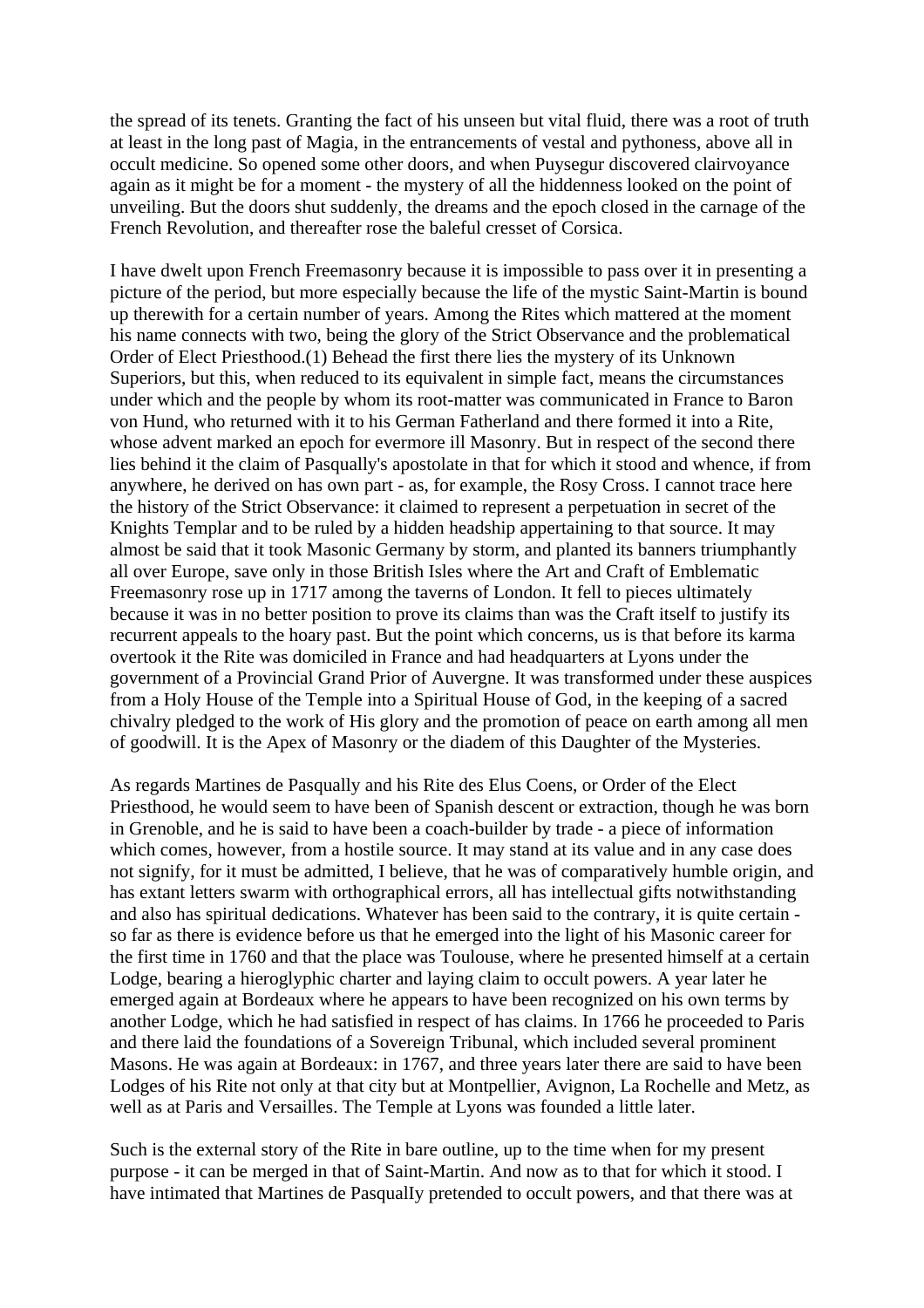least one Lodge which held that he had proved his claim. I shall show later on the extent of our present knowledge respecting the content of his Rite. It had a certain ceremonial procedure, which - like all Ritual - must have been sacramental in character, or with a certain meaning implied by its modes and forms; but only to the least extent was it otherwise veiled in allegory and illustrated by symbols. On the contrary, it was concerned with the communication of a secret doctrine by way of direct instruction and with a practice which must be called secret in the ordinary sense which attaches to the idea of occult art or science. The kind of practice was that which endeavors to establish communication with unseen intelligence by the observances of Ceremonial Magic. There was procedure of this kind in the course of the Grades, or of some at least among them, and Pasqually, the Grand Sovereign, was also Grand Magus or Operator. It will be seen in a word that the Rite of Elect Priesthood had a very different undertaking in hand from anything embraced by the horizon of Craft Masonry or the rank and file of High Grades. The doctrine embodied a particular view concerning the Fall of Man and of all animated things belonging to the material order, it looked for the restoration of all, and on man as the divinely appointed agent of that great work to come.

# **II. EARLY LIFE OF THE MYSTIC**

LOUIS CLAUDE DE SAINT MARTIN belonged to the French nobility, as indicated by has armorial bearings and the coronet superposed thereon, but I have not come across his genealogy in any extant memorial. He was described very often in the past, and even by early French biographers, as the Marquis de Saint-Martin, but this is a mistake and has been rectified some time since: it does not appear that there was any title in has branch of the family. Though he suffered little inconvenience when the French Revolution came, he was included among the proscribed, meaning the noble classes. He was of Touraine stock, and was born at Amboise in that district on January 18, 1743. It is said that his mother died soon after and that the father married again. We have his own evidence that filial respect was a sacred sentiment of his infancy; that all his happiness was perhaps due to has stepmother; that her teaching inspired him with love for God and man; and that the intercourse of their minds took place in perfect freedom. (1) There are various indications of his delicacy in early years, as when he tells us that he changed skins seven times in babyhood; that has body was a rough sketch; that he had very little "astral," meaning psychic force; that he could play passably on the violin, but that owing to physical weakness his fingers could not vibrate with sufficient power to make a cadence. (1) I mention these points to show that, albeit Saint-Martin attained a fair age, he seems to have been always physically frail, amidst great mental activities. For the rest, there is no need to dwell upon his youth, as regards external facts, nor have many transpired. He was educated at the college of Pont-Leroy, was designed for the career of the law and entered thereupon, but it proved so entirely distasteful that his father allowed him to exchange it for the profession of arms, he being then about twenty-two years of age.

On the inward side, or as regards his early dedications, we have the benefit of his own intimations, too brief and few as they are. There is a work of the past, by a writer named Abadie, on The Art of Self-Knowledge, and though on my own part I have not brought away from it any striking recollections, it had a certain repute in its day. Saint-Martin tells us that he read it with delight in his youth, though he recognized later that it was characterized by sentiment rather than depth of thought. It was instrumental probably ill disposing him towards the life of contemplation and the following of the mystic path. There was also Burlamaqui, to whom he says that he owed his love for the natural basis of reason and human justice. So far as regards books, but beyond these there were the promptings of his own spirit, and in respect of these he tells us (1) that at the age of eighteen, amidst all the confusions of philosophy, he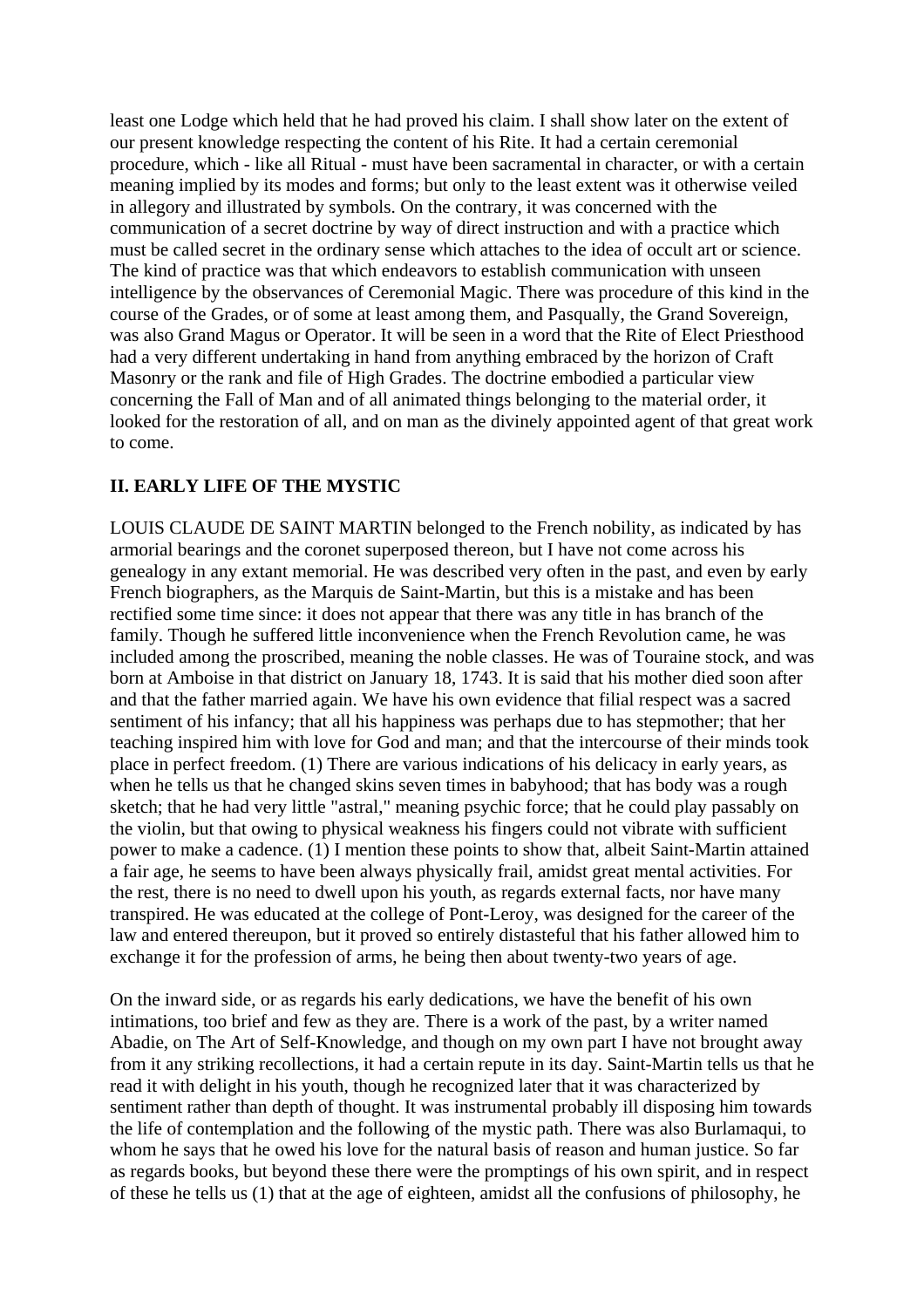had attained certitude as to God and his own soul; (2) that the seeker for wisdom had need of nothing more; (3) that the foundation of all his happiness must be in contentment only with the truth; (4) that absorption in material things was incomprehensible for those who knew the treasures of reason and the spirit; (5) that human science explained matter by matter, and that after its putative proofs there were other demonstrations needed; (6) that the inmost prayer of his soul was for God to abide therein to the exclusion of all else, in which manner he came to see, thus early, that Divine Union is the true end of man; for I find this further thought set down as belonging to has first spiritual years, namely, (7) that we are all widowed and that we are called to a second marriage.

The influence of the Duc de Choiseul secured a commission for Saint-Martin in the regiment of Foix. The next three years of his life, which are practically a blank, so far as memorials are concerned, have been filled up by biographers, following on obvious lines and those of least resistance. His occupations, in a word, were the duties of his profession and the study of religious philosophy. There is of course no question, and so far from the life of a soldier offering any barrier to his dedications, they opened a path before him which he followed with advantage for a certain distance and remembered his experience therein with unfailing affection and reverence. As we learn by his correspondence, Martines de Pasqually had married the niece of a retired major in the regiment of Foix, and he was known personally by the brother-officers of Saint- Martin, De GrainvilIe among others, and in the end by Saint-Martin himself. De Grainville, De Balzac and Du Guers were initiates of the Elect Priesthood, and at some uncertain date between August 13 and October 2, 1768, Saint-Martin was received into the Order. According to his own testimony he had taken the first three Grades en bloc, apparently by verbal communication. They were conferred on him by M. de Balzac. (1) There is no record as to how they impressed him, but among several references to the Grand Sovereign of the Rite on the part of his disciple for a period there is one which appertains more especially to the initial stage of their connection. "It is to Martines de Pasqually," says Saint-Martin, "that I owe my introduction to the higher truths." (1a) This sentence was written either on the eve of the Revolution or soon after, and having regard to the spiritual distance travelled already by the witness it is pregnant testimony.

As regards the Ritual-content of the Elect Priesthood, we know certainly about seven Grades, being (1) Apprentice Elect Priest; (2) Companion Elect Priest; (3) Particular Master Elect Priest; (4) Master Elect Priest; (5) Grand Master Priests, otherwise Grand Architects; (6) Grand Elects of Zerubbabel; and (7) a Grade of Rose Croix, not otherwise and more fully particularized, though it is a subject of frequent allusion in the correspondence of Martines de Pasqually and Saint Martin. In the year 1895 Papus, otherwise Dr. Gerard Encausse, testified that the "Rituals of the Elect Priests," with other numerous and important archives, had been transmitted as follows: (1) To J.B. Willermoz, a merchant of Lyons, circa 1782. He was one of the successors of Pasqually and Grand Prior of Auvergne in the Strict Observance. (2) From Willermoz to his nephew. (3) From this nephew to his widow. (4) From her to M. Cavernier, an unattached student of occultism. There are other documents held by the descendants of M. Jacques Matter, one of the early and most competent biographers of Saint-Martin. By the mediation of M. Elie Steel, a bookseller of Lyons, Papers was placed in communication with Cavernier, and was enabled to copy "the principal documents." (1a) Whether these included the Rituals does not appear, nor is it possible to indicate the present locality of the originals. It is certain, however, that Papus transcribed the Catechisms attached to six out of the seven Grades, as he published them at the date mentioned, (2a) and I have full evidence also that he conferred the Grade of Rose Crois on at least one occasion, some years subsequently, as we shall see more particularly at the close of the present monograph.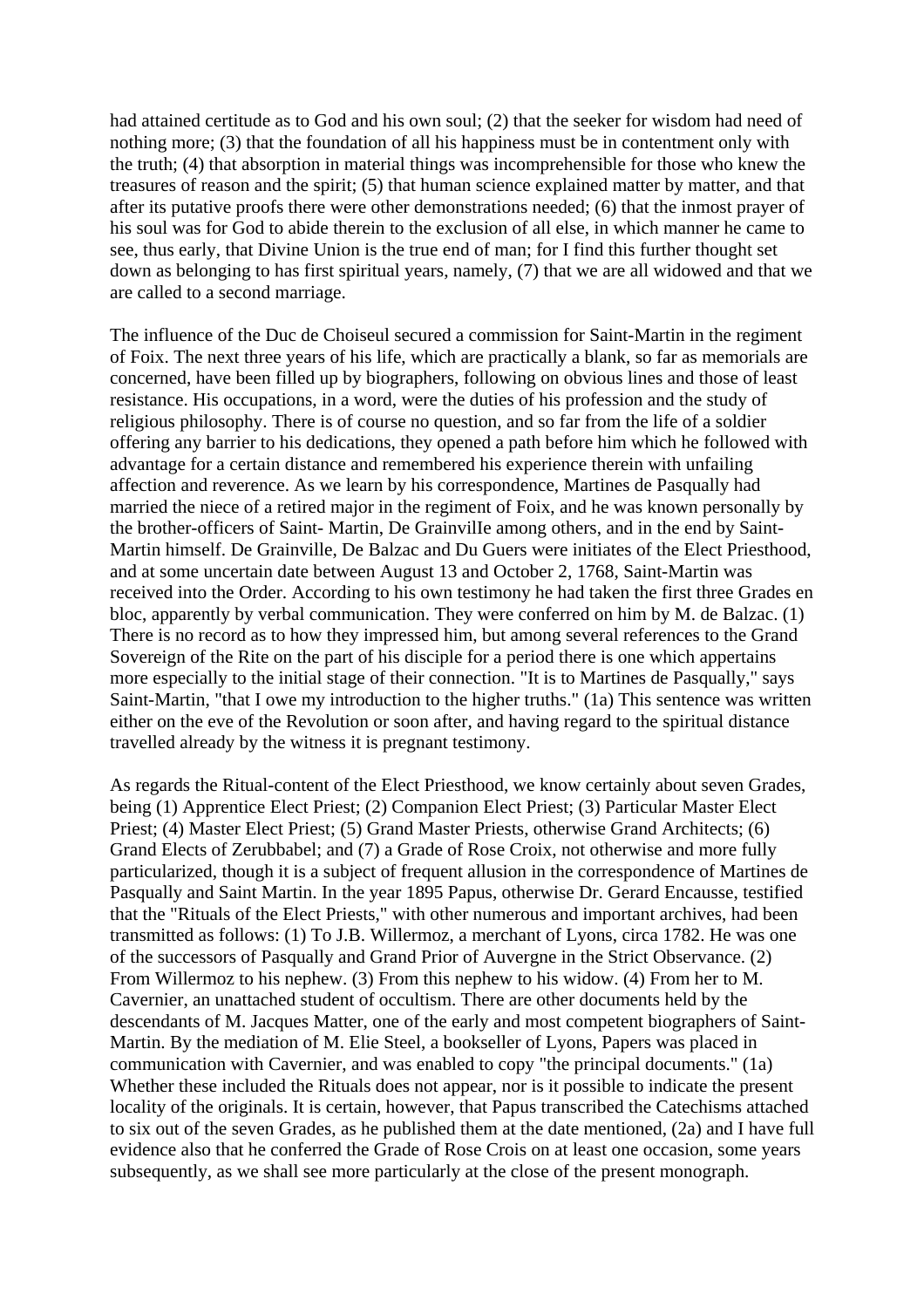In the absence of the Rituals, which have never been printed, while I have failed to find manuscript copies in England, either in private hands or in any Masonic or other library, our available knowledge of the Grades is confined to the Catechisms and to the correspondence mentioned above. I will take these sources separately, as the first is concerned with the doctrine and symbolism of the Rite, and the second with its peculiar practices. (1) Apprentice Elect Priest. - The instruction of this Grade imparted perfect knowledge - en hypothesis - on the existence of the Grand Architect of the Universe, on the principle of man's spiritual emanation and on has direct correspondence with his Master. It is obvious that the knowledge in question was conveyed dogmatically. As regards the origin of the Order, it derived from the Creator himself and had been perpetuated from the days of Adam, that is to say, from Adam to Noah, from Noah to Melchisedek, and afterwards to Abraham, Moses, Solomon, Zerubbabel and Christ. The meaning is that there has been always a Secret Tradition in the world, and its successive epochs are marked by successive custodians. It is in this sense also that the purpose of the Order is said to be the maintenance of man in his primeval virtue, his spiritual and divine powers. (2) Companion Elect Priest. - Having been told of our "first estate" in the previous Degree, the Candidate hears in the next concerning the Fall of Man and personifies it in his own case. He has passed from the perpendicular to the triangle, or from union with his First Principle to the triplicity of material things. The Grade of Companion typifies this transition. The Candidate is engaged to counteract the work of the Fall, in which has own spirit has been undone, and his whole world is in travail thereupon, to "acquire the age of perfection." The root of all is in a living realization of what is implied by the first estate of man, his ambition, his lapse and his punishment. There is one allusion to the pouring out of a more than human blood, but this subject is reserved to some later stage of advancement in the Order. (3) Particular Master Elect Priest. In the conventional symbolism, the Candidate passes from the triangle to the circles: he is at work in the circles of expiation, which are said to be six and in correspondence with six conceptions employed by the Great Architect in constructing the Universal Temple. The symbolism of the Temple of Solomon is explained in this Degree, and its members are called to the practice of charity, good example and all duties of the Order, for the reintegration of their individual principles, their Mercury, Sulphur and Salt, in that unity of Divine Principles from which they first came forth. Here is the only distinct Hermetic reference found in the memorials of the Rite. (4) Elect Master. - The Candidate enters the circle of reconciliation, and in common with his peers is engaged henceforward in warfare with the enemies of Divine Law and of man at large on earth. We hear also, but vaguely, concerning One Who is the Elect of God, Who has reconciled earth with man and all with the Grand Architect of the Universe. It is to be noted that in references of this kind we are left to infer that the Reconciler is Christ, for He is not mentioned by name. The Resurrection of Easter morning is referred to in similarly imprecise terms, and so also the sacrifice on Calvary. It transpires, however, that the warfare of the Grade is against the enemies of the Christian Religion. The initiations and adornments of Craft Masonry have been stigmatized as apocryphal in the first Grade, and yet they were sufficiently essential to be conferred invariably in summary form on every Candidate for the Elect Priesthood presumably in cases where they had not been taken previously. In the Grade of Elect Master he is warned to cut himself of from all clandestine secret societies, communicating apocryphal instructions, which are " contrary to Divine Law and to the Order." (5) Grand Master Priests, surnamed Grand Architects. - The Candidate was thirty-three years old in the fourth Grade and he has now attained the age of eighty. It would seem that he receives some kind of ordination. It is a Grade of light and the Temple is ablaze with light. There are four Wardens, who represent the four symbolical Angels of the four quarters of heaven, recalling the occult mystery of the Enochian Tablets, according to the memorials of Dr. John Dee in The Faithful Relation. The ordination whatever its form - is said to be operated by the thought and will of the Eternal, and by the power, word and intention of His deputies. The members of this Grade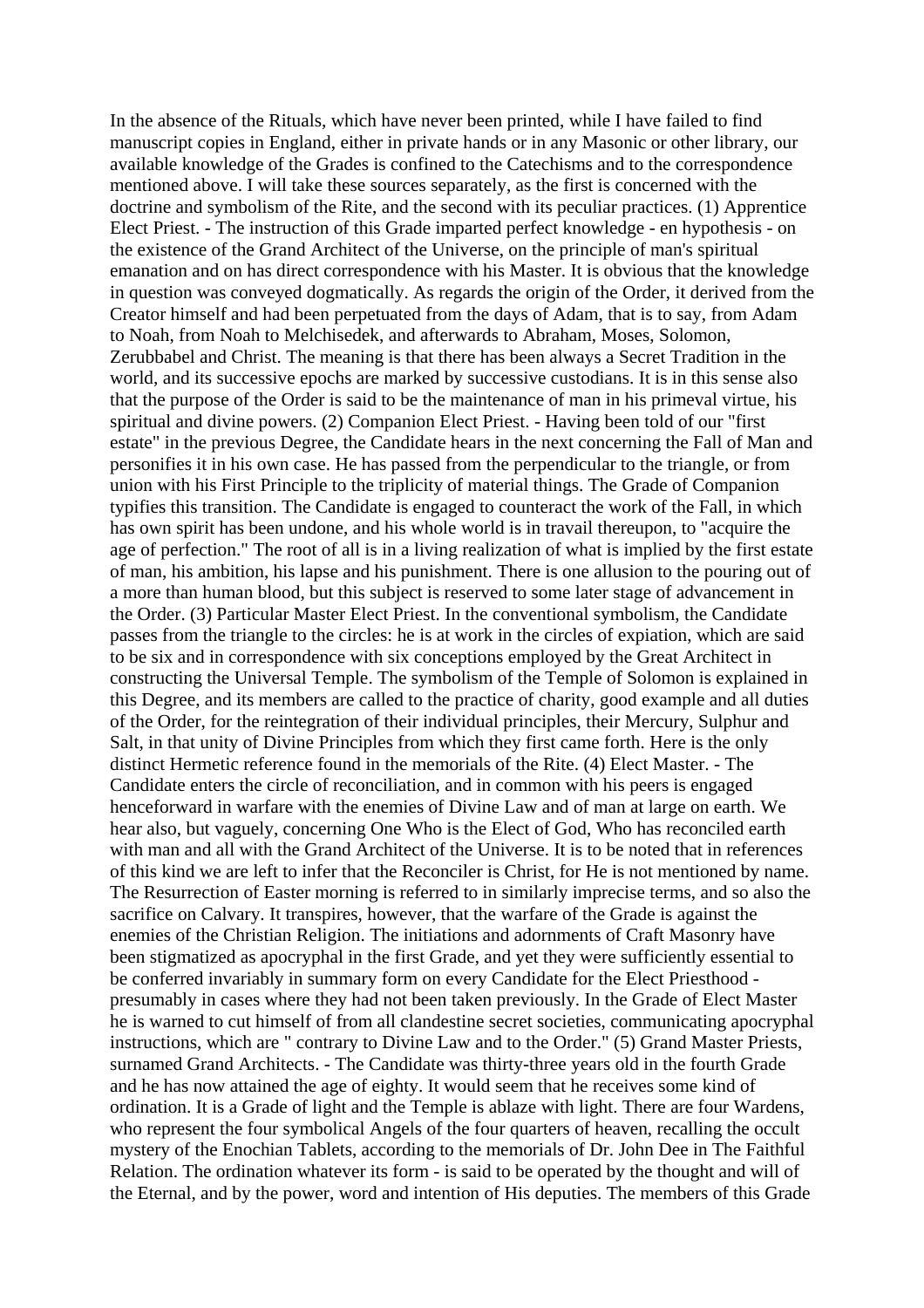are occupied with the purification of their physical senses so that they may participate in the work of the spirit. They are engaged otherwise in constructing new Tabernacles and rebuilding old. There are said to be four kinds of Tabernacles in the Universal Temple, being (1) the body of man, (2) the body of woman, (3) the Tabernacle of Moses, and (4) that of the Sun, or the "temporal spiritual" Tabernacle which the Great Architect of the Universe "has destined to contain the sacred names and words of material and spiritual reaction, distinguished by wisdom as by a torch of universal temporal life." There is no further allusion to this Spiritual Sun. The Candidate now hears the Name of Christ, apparently for the first time in his progress through the Rite. It must be said that the Catechisms are rather obscure documents, and inferences drawn there from as to procedure in the Rituals are therefore precarious, but it would seem that the Candidate in this Degree begins to take part in those magical operations which are the chief concern of the Rite, as we shall see. (6) Grand Elect of Zerubbabel. - The Prince of the People is represented as a type of Christ and his work as typical of redemption. In the Masonic Grade known as the Royal Arch the Candidate testifies that he belongs to the tribe of Judah, but a Grand Elect on the contrary protests against such an imputation. He is of the tribe of Ephraim, described as (1) that which has always enjoyed freedom, and (2) the last of the tribes of Israel but the first of the Elect. His earthly age is defined to be seventy years, while that of his spiritual election is seven. The seventy years of captivity are those of material life, or life apart from election and from the ordination of true priesthood. The election attained by the Candidate imposes on him the spiritualization of his material passions, the conquest of the enemies of truth and those also of liberty. His rank is friend of God, protector of virtue and professor of truth. It is to be noted that he has had no part in the building of the Second Temple, because it was a type only of that Temple of our humanity which none but the Spirit can rebuild. This being so, it is difficult to see why members of the Grade are called Grand Elects of Zerubbabel. (7) Grade of Rose Croix particulars of which are wanting, as already seen, there being no Catechism extant. But the true Rose Croix is of Christ, and without it Pasqually's Rite would have been left at a loose end, for it looked through all its Grades to that Divine Event which ushered in the Christian Era.

In the above enumeration respecting the content of the Rite I have taken its Catechisms as my guide, but it remains to add that there is some confusion on the subject. A letter of the Grand Sovereign has been quoted under date of June 16, 1760, in which the Grades are set out according to the following list: (1) Apprentice, (2) Companion, (3) Particular Master, (4) Grand Elect Master, (5) Apprentice Priest, (6) Companion Priest, (7) Master Priest, (8) Grand Master Architect. (1a) To these Ragon added a Grade of Knight Commander, (2a) which Papus seeks to identify with that of Rose Croix. I find no trace of the letter in published Pasqually memorials, and the date is certainly wrong. As regards Ragon, his mammoth lists of Degrees, Rites and Orders are utterly uncritical, but the fact that in this case he produces an enumeration which is corroborated somewhere in the unpublished correspondence of the Grand Sovereign may justify us in thinking that there is authority for the ninth item and that the entire scheme may have represented an early state of Pasqually's Masonic plan. There is in any case the fullest evidence that his Rite was at work when several of its Ceremonies were only in an embryonic stage. I observe also that in a letter of Saint Martin dated May 20, 1771, (1a) there is reference to a Degree under the initials G.R., which corresponds to no title extant in either scheme, as it is certainly not Rose Croix, this being always represented by R (picture of Cross) in Saint-Martin's correspondence. Amidst variations and uncertainties, we are, I think, justified in regarding the Grade-Names at the head of the several Catechisms as those appertaining to the Rite in its completed form.

On the surface of these documents there is nothing to suggest that the Grades to which they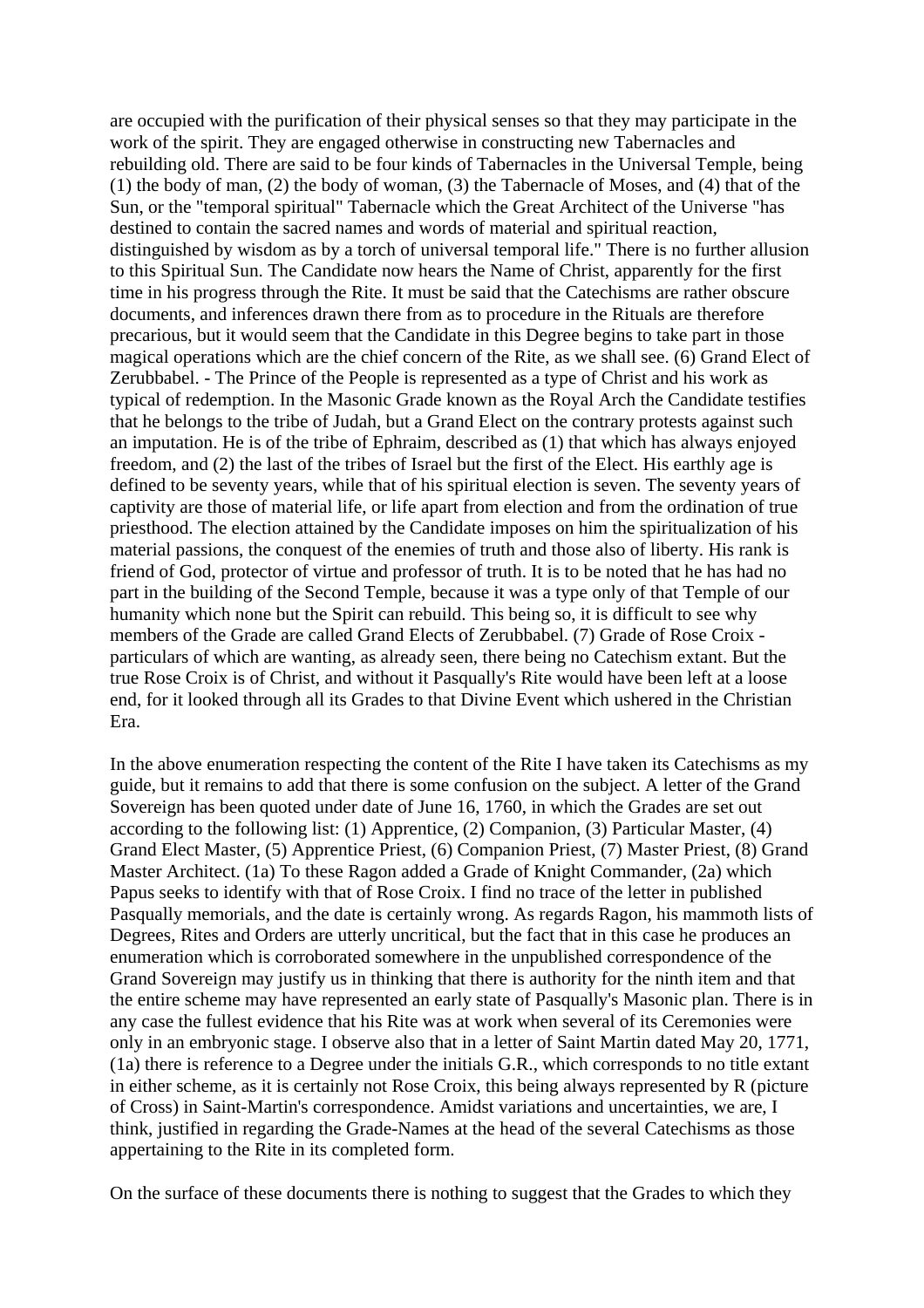are attributed were connected with Ceremonial Magic. They belong to the part of doctrine and the part also of symbolism, the latter including official secrets signs, tokens, words and similar accidents of purely Masonic convention. For the practical part we must have recourse to the correspondence of Pasqually (2a) and - as it may seem, perhaps curiously to that of Saint-Martin. The letters of both were addressed to Jean-Baptiste Willermoz, the merchant of Lyons, who appears to have held the rank of Inspector- General in 1767, though more than a year later he is denominated Apprentice Rose Croix: it would seem therefore that the jurisdiction implied by the broader title could have been exercised only over lower Grades of the Order. On August 13, 1768, the Grand Sovereign began to instruct Willermoz in occult or magical procedure, and continued to do so at long intervals until 1772, the communications in all being ten in number, so far as they have become available in published works. The operations imposed were to be performed by Willermoz in the solitude of a private room, and have therefore nothing to do with ceremonial observance in Lodge or Temple. The practice in these - for it appears that there was a practice - seems to have been performed by Pasqually himself, looking forward presumably to that time when some of his disciples would have developed occult powers under his tuition and would be qualified to operate on their own part in public, so to speak, with some assurance of success.

The Ceremonial Magic was Christian and presupposed throughout the efficacy of religious formulae consecrated from time immemorial by the usage of the Latin Church. The instructions reduced into summary form may be presented thus: (1) The Novice was covenanted to abstain from flesh meat, apparently of all kinds, for the rest of has life. (2) As an Apprentice Rose Croix he was forbidden occult work except for three days in succession at the beginning of either equinox, meaning three days before the full moon of March and September. (3) As regards spiritual preparation, he must recite the Office of the Holy Spirit every Thursday at any hour of the day; the Miserere mei, standing in the center of the room at night before retiring, facing East; and the De Profundis on both knees and with face bowed to the ground. (4) The clothing prescribed is elaborate, including all insignia of the Order that the Novice was entitled to wear, but here it will be sufficient to say that as he must be deprived of all metals, even pins, he removed his ordinary clothing except vest, drawers, socks and felt slippers. Over these he placed a white alb, with broad flame-colored borders. (5) He described the segment of a circle on the East side of the room and a complete circle of retreat on the West side, placing the proper inscriptions at the proper points, with the symbols and wax tapers. (6) These arrangements completed, he prostrated himself at full length within the western circle in complete darkness, for a space of six minutes, after which he arose and lighted all the tapers belonging to that circle. (7) He then prostrated himself within the eastern segment, pronouncing one of the Names inscribed thereon and supplicating God, in virtue of the power given to His servants here reciting all the inscribed angelic names - to grant that which was desired by the Novice with humble and contrite - heart. (8) The Novice again rose up and performed other operations, including the lose of a particular kind of incense and the recital of certain invocations which are not given in the text. (9) The operation was to last one hour and a half, onward from midnight, no food having been taken since noon. There are other directions, not always in harmony with those which preceded, but the instruction is left unfinished, and as regards these initial operations we do not know what purpose they served or what manifestations characterized success therein.

About two years later Pasqually supplied further directions of a more advanced or at least more elaborate kind, the circle of retreat being now located in the center of the room; but again the procedure depends on particulars which have been sent previously and the nature of which is unknown. We hear also of visions, described as white, blue, clear ruddy white, and so forth; of visible sparks, of goose-flesh sensations, as of things seen and felt by mere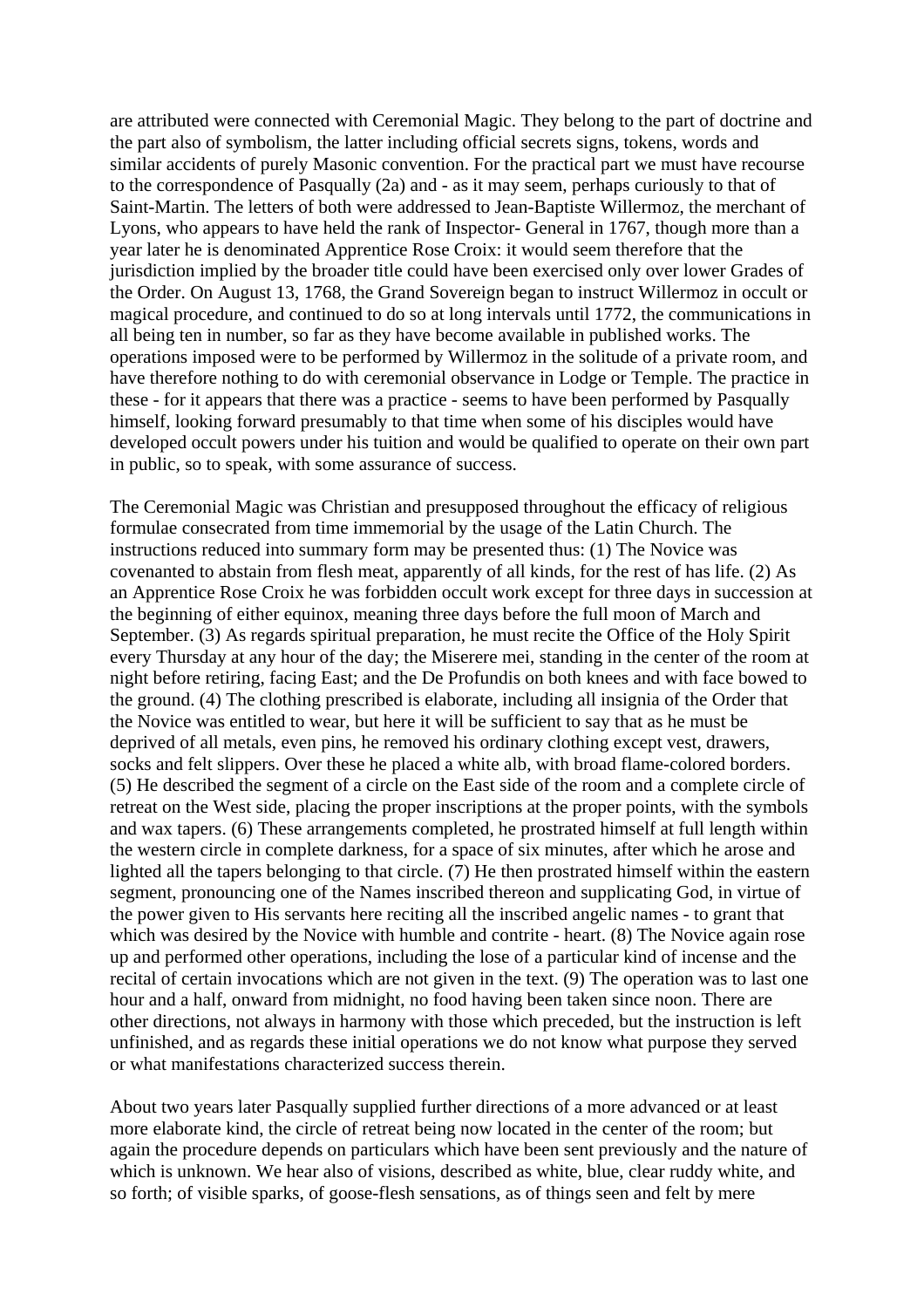novices of the Order. As to purpose, however, and result there is still nothing that transpires, except indeed the complete failure of Willermoz to obtain any satisfaction. The letters of Saint-Martin to the same correspondent on the same subject may be said practically to begin as those of Pasqually ended, and they are models of clear exposition, compared with those of the Grand Sovereign. (1a) They endeavor in the first place to encourage Willermoz and dissuade him from supposing either that he is himself to blame or that the occult ceremonies are invalid. At an early stage one of them was accompanied by "the grand ceremonial" of the Grand Architects, a complete plan of this Grade and a prayer or invocation for daily use. We hear also of a "simple form of ordination" under the initials G.R., to which I have alluded previously; of extended and reduced versions of some Grades; of Elect and Priestly Grades. There are references to Latin originals of certain workings; to procedure with Candidates, on their reception as Grand Architects, evidently magical in character; forms of conjuration and exorcism of evil spirits which do not differ generically from those of historical Rituals; and much on the formation of circles, with their proper modes of inscription. These things do not extend our knowledge, except upon points of detail, and after midsummer, 1773, the character of the correspondence changes. Saint-Martin had supplied for a period the place, as it were, of a secretary to his occult Master, but Pasqually was called to St. Domingo in 1772 on "temporal business" of his own and was destined never to return.

It follows that the Ceremonial Magic of the Elect Priesthood is by no means fully available from published sources; but so far as the procedure is before us it does not differ, as I have intimated, from the common records of the art except as these records differ one from another. This being the case, and as most of us are acquainted with the preposterous concerns of Art Magic in the past, we have, in the next place, to account as we can for an opinion on has early school expressed by Saint-Martin long after he had abandoned it and all its ways: "I will not conceal from you that in the school through which I passed, now more than twenty-five years ago, communications of all kinds were numerous and frequent, that I had my share in these like all the others, and that every sign indicative of the Repairer was found therein." (1a) He said also: "There were precious things in our first school, and I am even disposed to believe that M. Pasqually, to whom you allude and who, since it must be said, was our Master, had the active key of all that our dear Bohme sets forth in his theories, but that he did not regard us as fitted for such high truths." (2a) In the peculiar terminology of Saint- Martin, the Repairer signified Christ, and what therefore were those "communications" obtained as the result of invocations recited in magical circles drawn with chalk on the floor and inscribed, as in the devices of old sorcery, with more or less unintelligible names? After what manner precisely did they manifest or at least indicate the presence of Christ? For an answer to these questions we depend on the accuracy of a single witness who was either in possession of many priceless unpublished documents or had access thereto as President of the Martinist Order - the late Gerard Encausse, otherwise Dr. Papus - to whom my notes have referred already. He presents us with further extracts from the letters of Martines de Pasqually, who affirms therein (1) that if the thing - La chose - were not as I have certified and had it not been manifested as it was, not only in my own presence but in that of so many others who desired to know it, I should have abandoned it myself and should have been in conscience bound to dissuade those who approached it in good faith; (2) that ill respect of the failure of Willermoz there was no ground for surprise because "the Thing is sometimes severe towards those who desire it too ardently before the time." (1a) One would think that La chose signified simply the subject or matter in hand, but according to Papus it was the Intelligence or Mysterious Being which manifested in response to the invocations. We are to interpret the reference in this sense when Saint-Martin says, in his communication to Willermoz of March 25, 1771, that he was "convinced concerning the thing before having received the most efficacious of our ordinations." I do not know how Papus satisfied himself respecting this forced and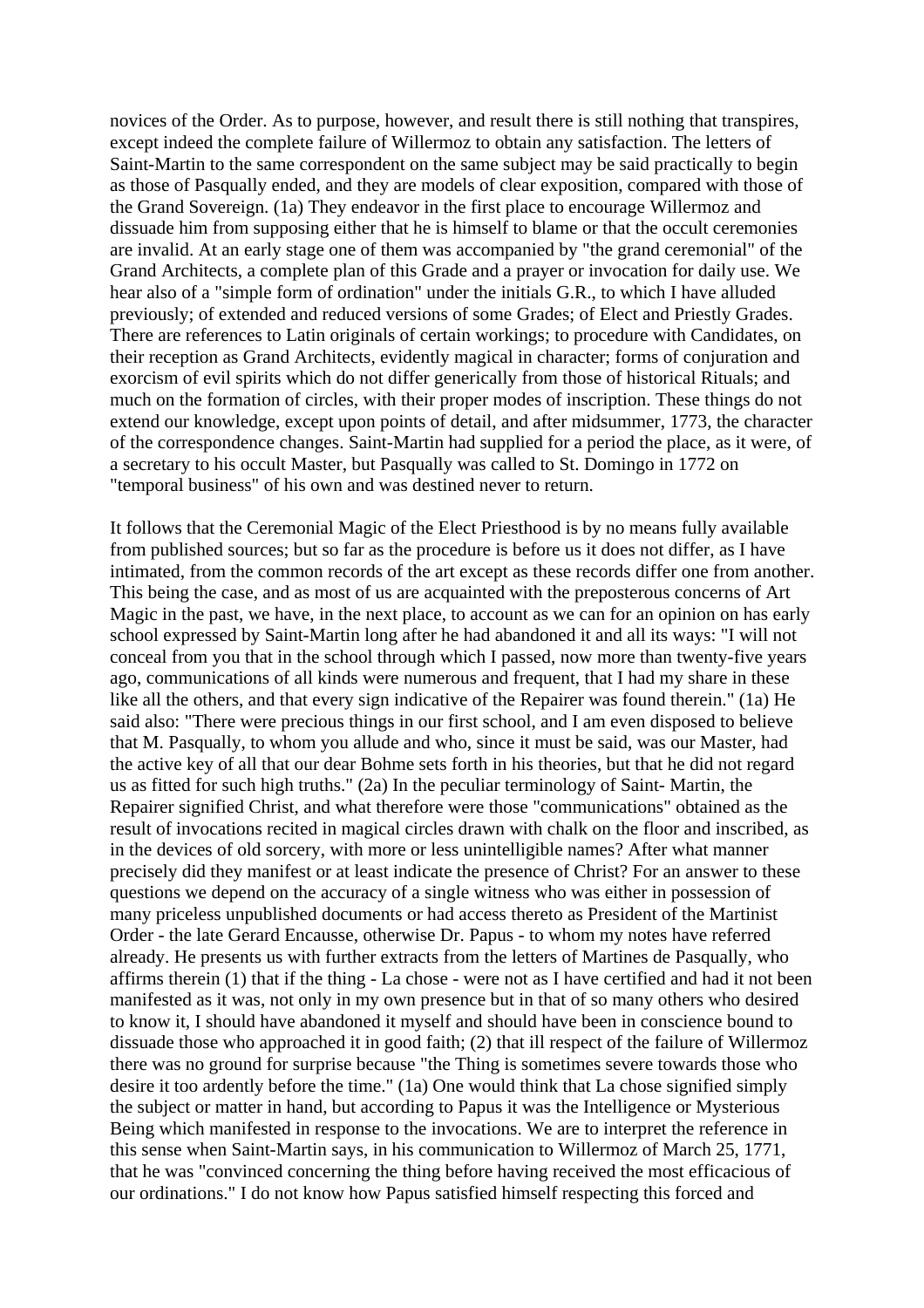arbitrary construction, but whether it is correct or not, there is no question as to the fact that a Mysterious Being manifested by the evidence of the archives or that it was called subsequently by other names, such as "the Unknown Agent charged with the work of initiation," an expression of Willermoz.

It follows that we have good ground for accepting the view of Abbe Fournie, another disciple of the Rite, when he said that Pasqually had the faculty of confirming his instructions by means of "external visions, at first vague and passing with the rapidity of lightning, but afterwards more and more distinct and prolonged." (1a) Having established this point of fact, which sufficiently distinguishes the Grand Sovereign from other purveyors of High Masonic Grades in France of the eighteenth century, and his Rite also from many scores of contemporary institutions, we have to ascertain - if we can - what characterized the manifestations, so that they justified Saint-Martin in the extraordinary view which he held concerning them, not in the first flush of occult experiences, but at a mature period of life.

Meanwhile I have sketched his position and environment at the beginning of his intellectual career. As a result of exchanging the profession of law for that of arms, he had entered a circle which brought him to the gates of certain Instituted Mysteries, then at work about him; he had been initiated, passed and raised in the parlance of Blue Masonry; he had received the ordination of the Elect Priesthood; and had attained its highest Grade, being that of Rose Croix. It remains to add that he had left the army and was now approaching a point where the road which he had travelled divided: he had therefore to choose a path.

# **III. THE SEARCH AFTER TRUTH**

The correspondence between Saint-Martin and Willermoz had continued for two years and five months, but they had never seen one another. In the early part of September, 1773, Saint-Martin repaired to Lyons and was domiciled in that town for something approaching a year, during part of which he was apparently the guest of his rich Masonic brother. His own resources were small, and there are indications that he was not on the best terms with his father, no doubt owing to the fact that for the second time he had abandoned a career in life. We have seen that there was a Temple of the Elect Priesthood at Lyons, which was also an historically important center of Freemasonry in France, and Willermoz was an active member and officer of all the Rites. Saint-Martin, on the other hand, cared little or less than nothing for ceremonial procedure, for Ritual which he found empty and for the hollow pomp of titles. By his own evidence, the offices of Ceremonial Magic were only less distasteful, notwithstanding his high opinion of the influences at work among them in the circle to which he belonged. He affirms that he had no "vitality" in activities of that kind; that he had little "talent" for its operations; that he "experienced at all times so strong an inclination to the intimate secret way that this external one never seduced me further, even in my youth"; and that he exclaimed more than once to has Master: "Can all this be needed to find God?" (1a) Such being the case, there need be no cause for surprise that Saint-Martin put on record long after has opinion that the "first sojourn at Lyons in 1773" was not much more "profitable" than others which he made later and especially in 1785. (2a) It was important, however, in another and very different way, for it marked the beginning of his literary life. "It was at Lyons," he tells us, "that I wrote the book Des Erreurs et de la Verite, partly by way of occupation and because I was indignant with the philosophers so called, having read in Boulanger that the origin of religions was to be sought in the terror occasioned by the catastrophes of Nature. I wrote some thirty pages at first, which I showed to a circle that I was instructing at the house of M. Willermoz, and they pledged me to continue. It was composed towards the end of 1773 and at the beginning of 1774, in the space of four months and by the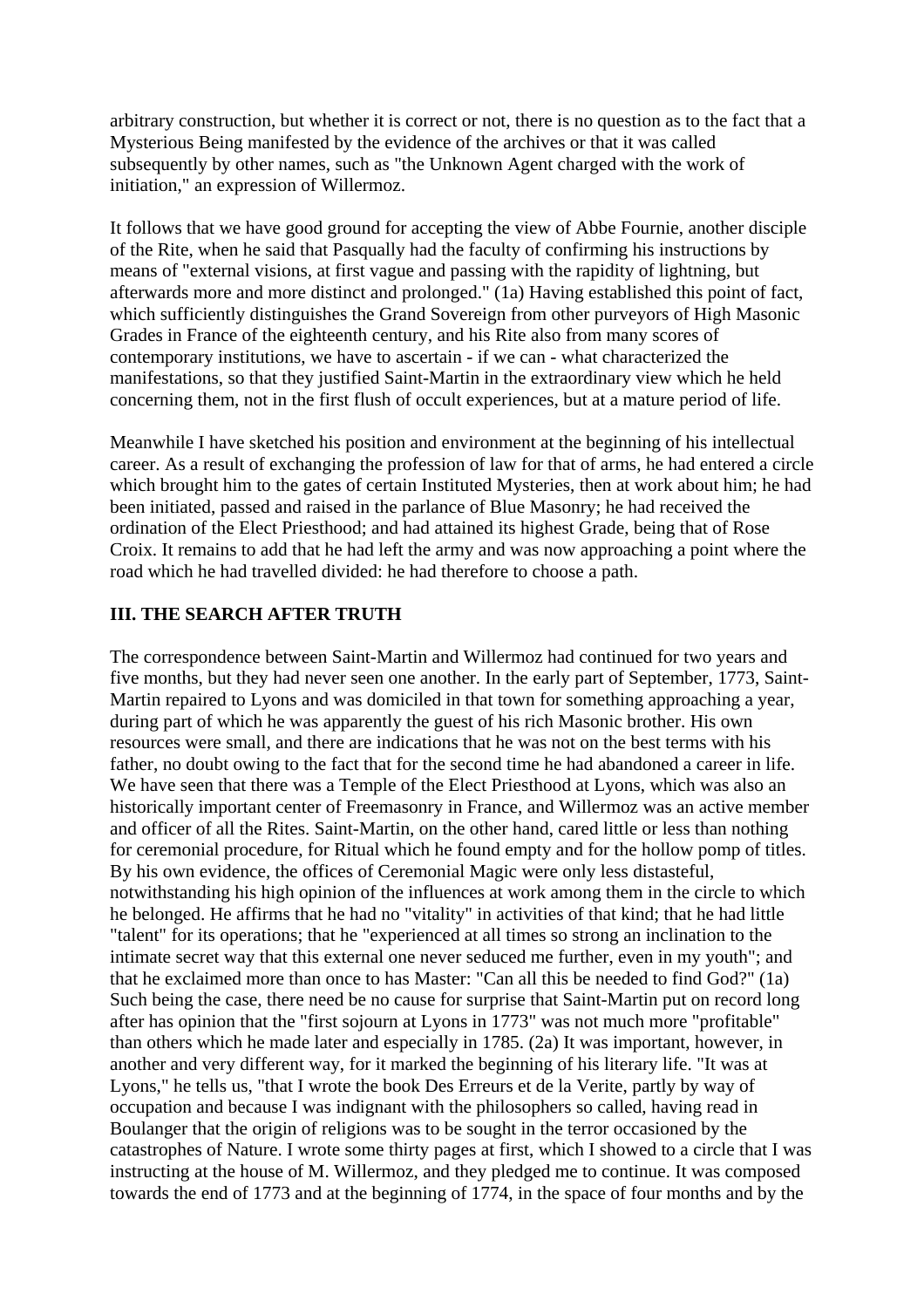kitchen-fire, for there was no other at which I could warm myself.

He was not therefore in residence during those months with his Masonic friend: he was probably en pension somewhere, and not too well situated because of his means. The task was executed with great expedition, having regard to its subject and the deep searching demanded throughout its length: indeed, his application must have been unremitting, the result comprising nearly five hundred pages. The next point which it is requisite to note, for reasons which will appear immediately, is that it is written in the first person, which indeed recurs continually, so that the Philosophe Inconnu whose name appears on the title is with the reader from beginning to end. The individual note was characteristic of Saint-Martin's writings throughout his literary life, but it is to be observed that though ever present it was never insistent and was never touched by egotism. He spoke from the fullness of the heart, as from an unfailing fountain, and has even put on record his feeling that there was not enough paper in the world to contain all that he had to deliver, could he only reduce it to writing. He had also a certain sacred tenderness towards the children of his mind, even when he dwelt on their imperfections. In a word, he was a typical literary man of the better kind, as well as a true mystic.

We are told elsewhere that his works, and especially the earliest in time, were the fruit of his affectionate attachment to man, and that as regards Des Errears et de la Verite, being concerned only with making war on materialistic philosophy, he could not permit the reader to see precisely where he was being led, because it would have set him at once in opposition, "the Scriptures having fallen into such discredit among men." (1a) It follows not only that they are not quoted in the work; but that Christ Himself is referred to in a veiled manner, as the Active and Intelligent Cause, the Agent, Guide of Man, etc. It would be easy to enumerate other points, showing that Saint-Martin's first work was schemed and excogitated and written from has own basis, under one reserve only, that the root-matter of its doctrine is presented as coming from a secret source, that he was under pledges concerning it and that owing to these a reservation was imposed upon him, so that his elucidations could be carried only to a certain point. Here is a clear issue, and as regards the source itself we are not in doubt concerning it, since the year 1899, when Martinez de Pasqually's important Traite de la Reintegration des Etres was published for the first time in France. It is practically possible to check every point of reticence registered by Saint-Martin and to see what lies behind it by reference to this treatise, it being understood that Pasqually on his own part derived from other teachers, to us unknowns with whom he seems to have been in personal communication, but whether in the body or out of the body we cannot tell.

Having presented the literary history of Des Erreurs in this manner, I have now to contrast with it the counter-view put forward by Dr. Papus on the alleged authority of his Martinist archives. He affirms, (1) that the book Des Erreurs was due almost entirely to an "invisible origin"; (2) that the being whom in 1895 he had certified as "always designated under the enigmatic name of La chose" was called the Unknown Philosopher; (3) that it was he who gave forth the work as regards the major part; (4) that he dictated 166 cahiers d'instruction; (5) that some of these were transcribed by Saint-Martin; (6) that the "Unknown Philosopher" gave orders for Saint-Martin to assume this name; and that (7) the said "Agent" himself destroyed about eighty cahiers in 1790 to prevent them falling into the hands of Robespierre's emissaries, "who were making unheard-of efforts to acquire them." It follows that Saint-Martin has given an altogether misleading account of his first book, and that in spite of its strong and prevailing personal note it cannot be called his work. I have, however, collated his statements, and those who know him are likely to prefer his version of the matter to archives largely unpublished and not available for inspection, as Dr. Papus refers expressly (1a) to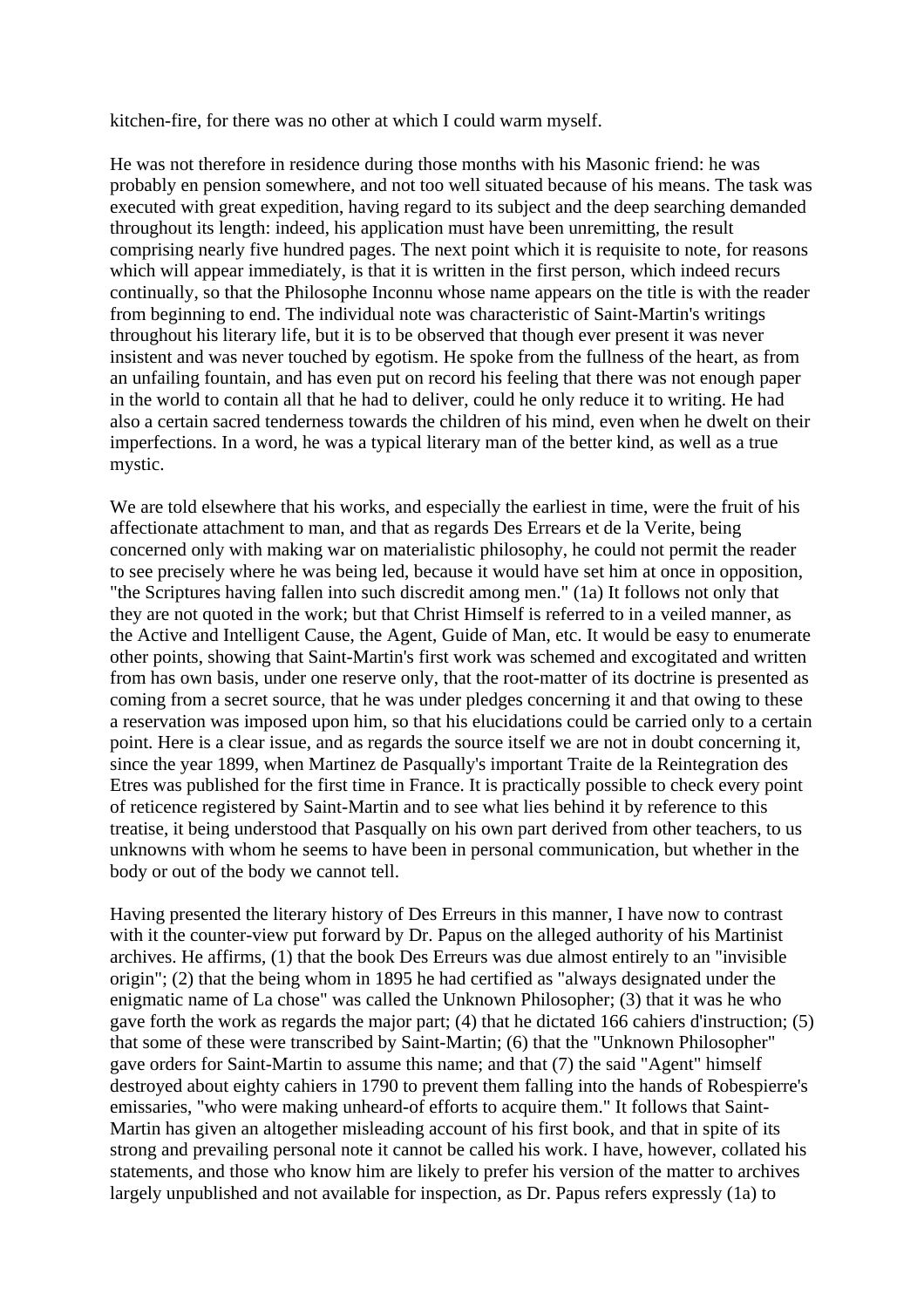documents reserved for the sole use of the directing Committee at the head of his Supreme Council. When, therefore, he states further that the archives include various sheets of instructions communicated by "the Unknown Agent" and annotated by the hand of Saint Martin we have to regard it in the light of later revelations supplied by the President of the Martinist Order, remembering that in 1899 he promised to produce proofs in a volume devoted to the mystic. That volume appeared in 1902 and contained fifty unpublished letters of Saint-Martin, to some of which I have referred. They are prefaced by a biographical summary written around the documents. In neither one nor the other is any ray of light cast upon the previous claims: they are indeed the subject of allusion only in a single sentence. But we obtain unexpected enlightenment in other respects. Whereas there is no evidence whatever of communications dictated by the Unknown Agent during the life of Pasqually or for over ten years after his death, we are told by Dr. Papus, though there is no allusion to the fact in Saint-Martz's letters, that in 1785, the Agent in question, who seems to have remained in abeyance since the death of the Grand Sovereign, began to manifest at Lyons, where he dictated "nearly one hundred folios," being those precisely of which the majority were burned in 1790. The archives of the Order, it is added, include the bulk of those that were saved. In place, moreover, of leaving seen, transcribed and annotated a mass of written instructions prior to 1785, we are told only of teachings that are likely to have been "heard" and to have been incorporated into his work by the author of Des Erreurs.

It will be seen that the ground vs. changed completely and that we are getting nearer to the probable facts of the case. I do not doubt that Willermoz and his circle received psychic communications in one or another psychic condition, induced by prolonged operations inspired by that intent, or with the aid of "lucids," the intervention of whom is admitted. (2a) I do not doubt that they were reduced into writing, and as the news of what was takings place brought Saint-Martin to Lyons with all possible speed, it is certain that he read, he may well have transcribed and annotated, but all this was years subsequently to the publication of Des Erreurs et de la Verite. I am preferring no charge whatever against Dr. Papus, who sealed a laborious life by a heroic death in the cause of the sick and wounded during the Great War. We were, moreover, personally acquainted, and our relations were always cordial. But he was unfortunately a most inaccurate writer, and the present monograph might be extended to twice its size if I analyzed the errors which fill his three books dealing with Martinist subjects. As regards the archives, he tells us in 1895 that he had been permitted to see those which were in the possession of a certain M. Cavernier and had transcribed some of them, devoting one week to the task. (1a) In 1899 it looks as if some originals had come into his possession, though he does not explain how. I conceive that in this year he was in confusion as to the dates, extent and precise nature of the psychic communications. By 1902 he had made better progress with them and modified his affirmations accordingly, but without overtly withdrawing anything. I conceive that in this manner the question may be permitted to rest, unless and until the present custodians of the archives may decide to proceed further with the work of their publication. It seems to me that I have adopted a reasonable and middle ground which accounts for the facts without accusing anyone. Under the aegis of Pasqually the Rite of the Elect Priesthood was one of occult instruction as well as occult practice and the pageant - such as it may have been - of cumulative Grades. The teaching was of course under pledges, and that part of it which Saint-Martin felt permitted to unfold was put forward in his first book. La chose may refer to Pasqually's Guide in the unseen, howsoever communication was established -supposing that Papus is correct in his understanding of this term. But the pledges may have covered also instruction from other sources, the "Predecessors" about whom Pasqually we owe to Willermoz on April 13, 1768. (1a) I take it that the sum of instruction received from all sources is enshrined in the Grand Sovereign's Treatise on Reintegration.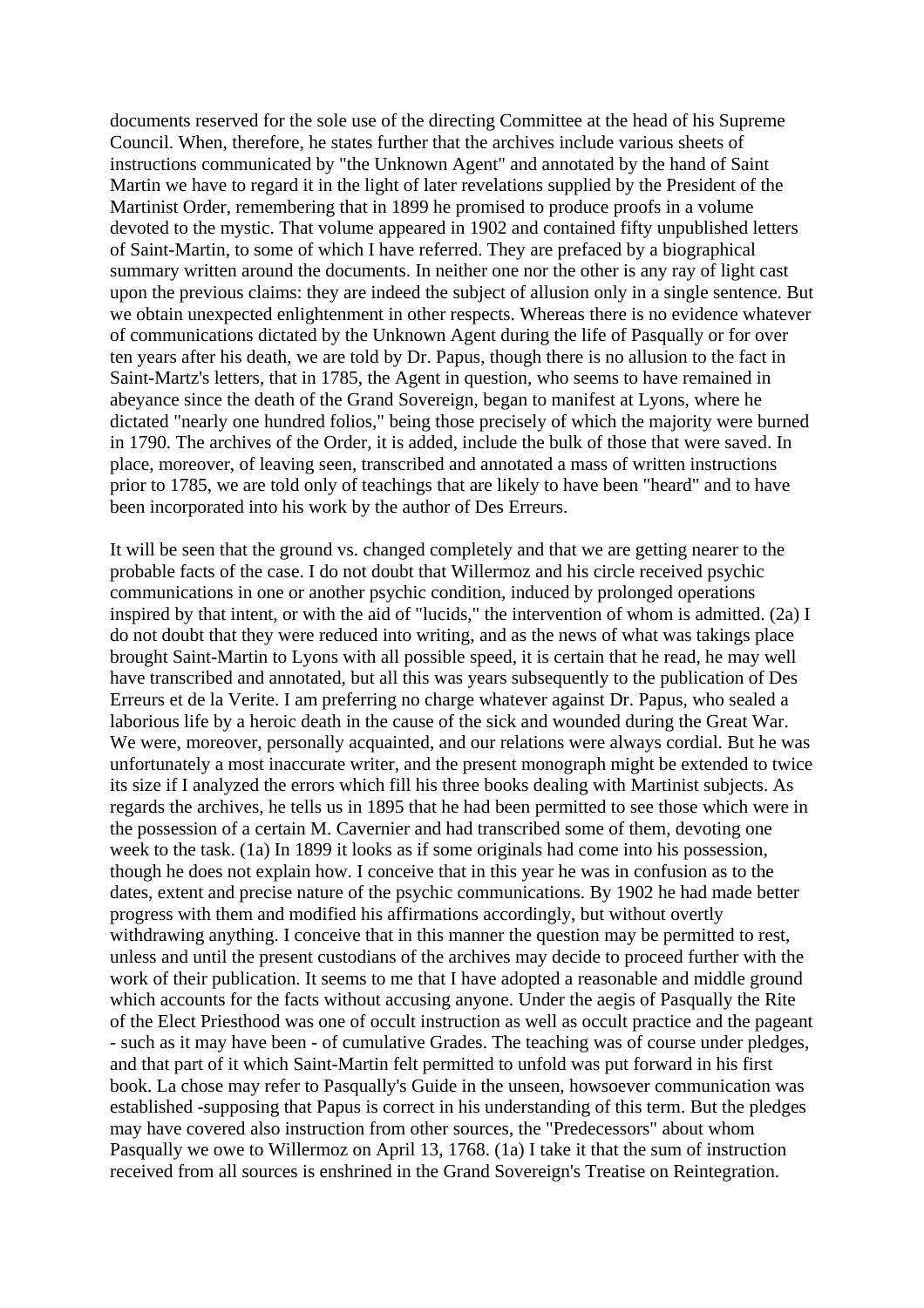We have seen that it is reflected also into the first work of Saint-Martin, as through the alembic of an original mind, disposed already to the higher elections of the human soul. A work of collation would bear this fact in mind, but there is no opportunity to attempt it in the present place. Saint-Martin's theory of good and evil is based on the doctrine of two unequal principles, between which there is no co-operation and no analogy. Of these two the inferior became evil by the sole act of its own will, being one of opposition to the Eternal Will of Goodness, wherein is essential unity. Man in his primal estate is the most ancient of all beings in that which is understood as Nature, but he was the last which entered into its scheme. He came forth from the center, that is to say, from the Divine Goodness, but abode in the presence thereof, and his function was intended to be that of leading all things back into unity. But he fell from this high estate, was deprived of all his ancient rights, while another Agent was commissioned to take his place. This Agent is the Active and Intelligent Cause, and thereunto, as the Great Chief and Guide, is committed the order of the universe. The inference is that this order was intended originally to have been in the hands of man until ad that is in separation shall have been reconciled with its one and only source. It is to be inferred that He or That which has been called to rule in substitution for man has become the Leader into unity, otherwise the Reconciler and Repairer, while His most important charge since that which is termed the Fall is the reconciliation of our fallen race. We have passed from unity into separation by the work of our own will, have renounced our own vocation and forfeited all our titles; but He who repairs restores, in virtue of a capacity for restoration which has always remained with us. It follows that at the time of reintegration the estate of man will be in virtual unity smith that of the Repairer, Whose true name is Christ, whereas Saint-Martin says that in respect of our potencies we are all Christs. (1a) Saint-Martin's expositions are like Craft Freemasonry, "veiled in allegory and illustrated by symbols." The nature of the Fall is clouded in this manner, for it is said that man descended into the region of fathers and mothers, otherwise into the circle of physical generation, in place of those generations which are spiritual. It is a parable of original unity and subsequent divorce, of the separation between subject and object, or of the lover and beloved in another form of imagery. Now, the way of division is the way of errors, but that of truth is the way of union, or this at least is how I understand Saint-Martin in the testimonies which he bears to reality. In a sense his first work is de omnibus rebus, but here is the root of all. Having regard to its suggestive presentation, to its originality of thought and style, and - not least of all - to its studied reservations and allusions to a hidden source of knowledge, I can understand its extraordinary effect upon prepared minds of France in the year 1776.

## **IV. A DOCTRINE OF CORRESPONDENCES**

WE have seen that Saint-Martin completed his literary experiment in the early part of 1774, and in the autumn of that year he paid a short visit to Italy, in the company of a brother of Willermoz. They returned apparently to Lyons, where Saint-Martin must have been occupied for some time in seeing his work through the press. It appeared in 1775 under the pseudonym of "the Unknown Philosopher," and bearing the imprint of Edinburgh, which, however, must be understood as Lyons. We do not know when he left that city, but he was in Paris at the end of July, at Lyons again in the autumns at Tours on a flying visit, and then at Bordeaux in 1776. He had returned to Paris in March 1777. Pasqually had died at Port- au-Prince on September 20, 1774, having nominated Caignet de Lestere as his successor, he also being resident in the West Indies. The Temples of the Elect Priesthood were left to their own devices, and the mighty pageant of the Strict Observance drew several under that obedience. Willermoz becomes - as stated previously - Grand Prior of Auvergne, and having profited nothing in attempting to follow Pasqually's instructions concerning Ceremonial Magic, he was presumably more and more immersed in Masonry, especially its High Grades. Whatever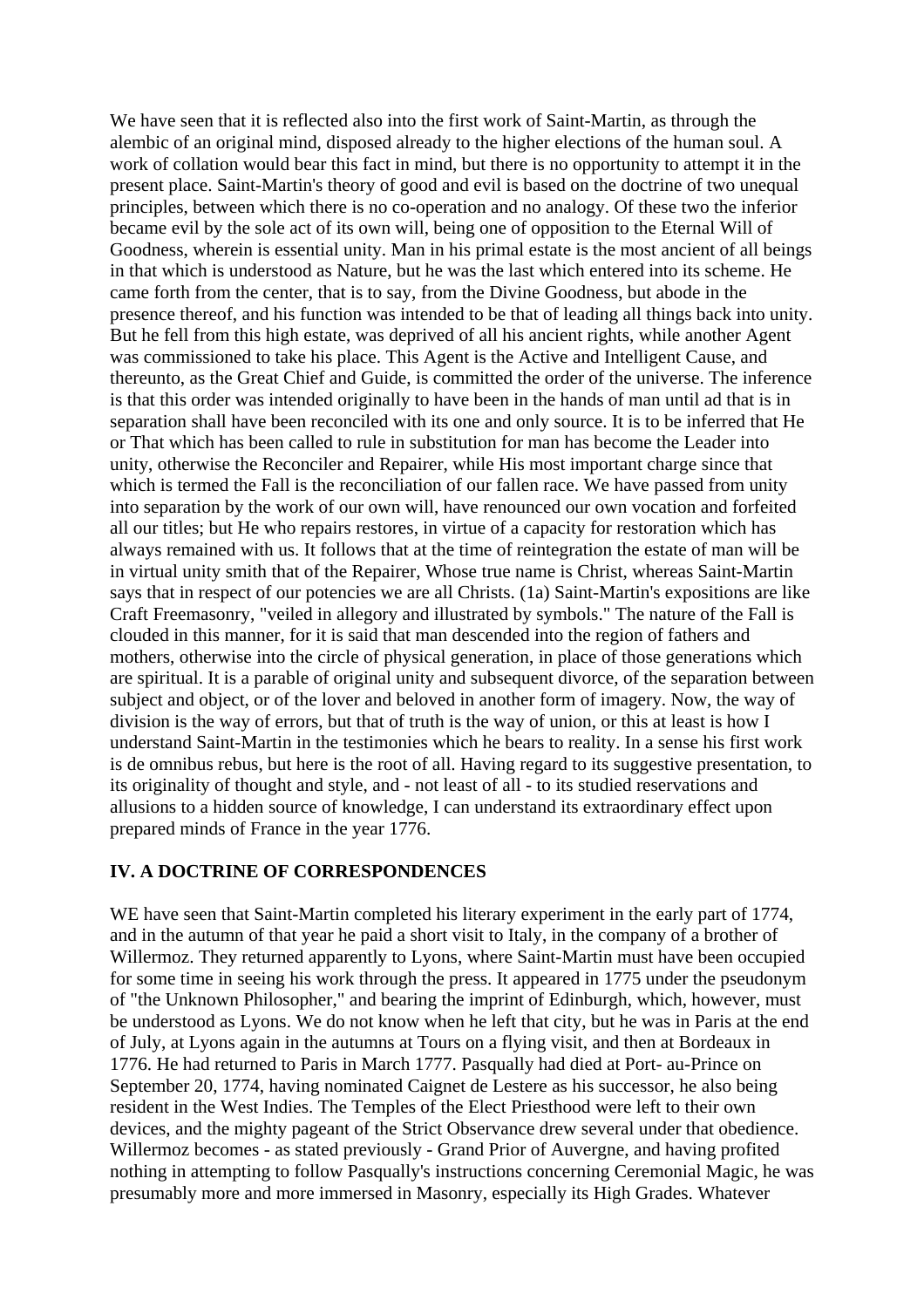sympathy may have existed originally between him and Saint-Martin when they were merely correspondents - their paths were now dividing, and the born mystic was disposing of the occult yoke placed upon him by his early Master. There is evidence of strained relations when Saint- Martin wrote from Paris on JuIy 30, 1775, to dissuade WilIermoz from supposing that he was seeking the latter's conversion to his own views or was presuming to pronounce judgment upon him. At the same time certain matters, the nature of which does not emerge in the letter, made it necessary for the peace of both that he should no longer be a guest of has friend, though for the sake of the Order and its - members he must return to Lyons and remain there a given time. It should not appear, in other words, that there was estrangement between himself and Willermoz. When, therefore, he took a lodging in isolation, it would be explained that he was following up chemical experiments. Whether the device served its purpose we do not know, but after it reached a term the two correspondents do not seem to have met one another for ten years. They continued to write occasionally, and they remained friends.

It has been suggested that Des Erreurs filled the purse of Saint- Martin, but the evidence of his improved position cannot be accounted for by reference to that source its considerable measure of success notwithstanding. On the contrary, there are indications that he was on better terms with his father, and I infer that thenceforward he was not without modest means. It has been suggested also that the authorship of the book was kept a profound secret. this is unlikely in the nature of things, for it was obviously well known at Lyons prior to publication. It has been said by one of his biographers that he "became known widely and was in request everywhere." His own memorial notes bear witness to the distinguished circle of his acquaintance, and so also do his letters. It is unnecessary to labor the point, and as, for the rest, his life in social and intellectual circles during the seven years between 1775 and 1782 has left little trace behind it, I pass on to the latter date, to which his second book belongs. In one of those unconverted intimations which seem to open for a moment his whole heart of purpose, Saint-Martin says that his work has its fount and course in the Divine.(1a) He is alluding to work of life rather than books, but it is true of all that he wrote, and the Tableau Naturel des Rapports qui existent entre Dieu, I'Homme et Univers was assuredly undertaken for the justification by means of their unfolding of the ways of God to man. It was written at Paris, as he tells us, partly in the Luxembourg at the house of the Marquise de Lusignan and partly in that of the Marquise de Ia Croix. (1a) Publication took place in two parts appearing, as previously, in one volume elated 1782 - at the symbolical Edinburgh, which on this occasion is more likely to mean Paris than Lyons though the latter place is understood by bibliographers. We have seen that Des Erreurs confessed to recurring reservations, and it has all the atmosphere of a truncated document issued from a Temple of the Mysteries, or at least a Secret College. The - Natural Scheme of Correspondences, on the surface, withholding nothing, yet it adopts another air of mystery. The entirely anonymous publishers state in a prefatory note (1) that they received the MS. from an unknown person; (2) that it had numerous marginal additions in- a different hand; (3) that they seemed different from the rest of the work; and (4) that in printing they had been placed in quotation commas, to distinguish them from the rest of the text. When tested on the subject by Baron de Liebistorf, Saint-Martin admitted (1) that the passages referred to were his; (2) that the publisher regarded them as out of keeping with the rest of the work; (3) that he gave the explanation which he did to prepare readers; and (4) that he was allowed to have his way. It happens that the paragraphs in quotations are the most enigmatical parts of the work, and suggest derivation from Pasqually's occult instructions; it happens also that Saint-Martin was replying to a correspondent who was not initiated; and if, therefore, what he says does not quite cover the facts, we may take it as the best that he could do without discovering his source. In any case, the paragraphs were written - i.e. expressed - by himself, and, for the rest, their consequence is not in proportion to their obscurity.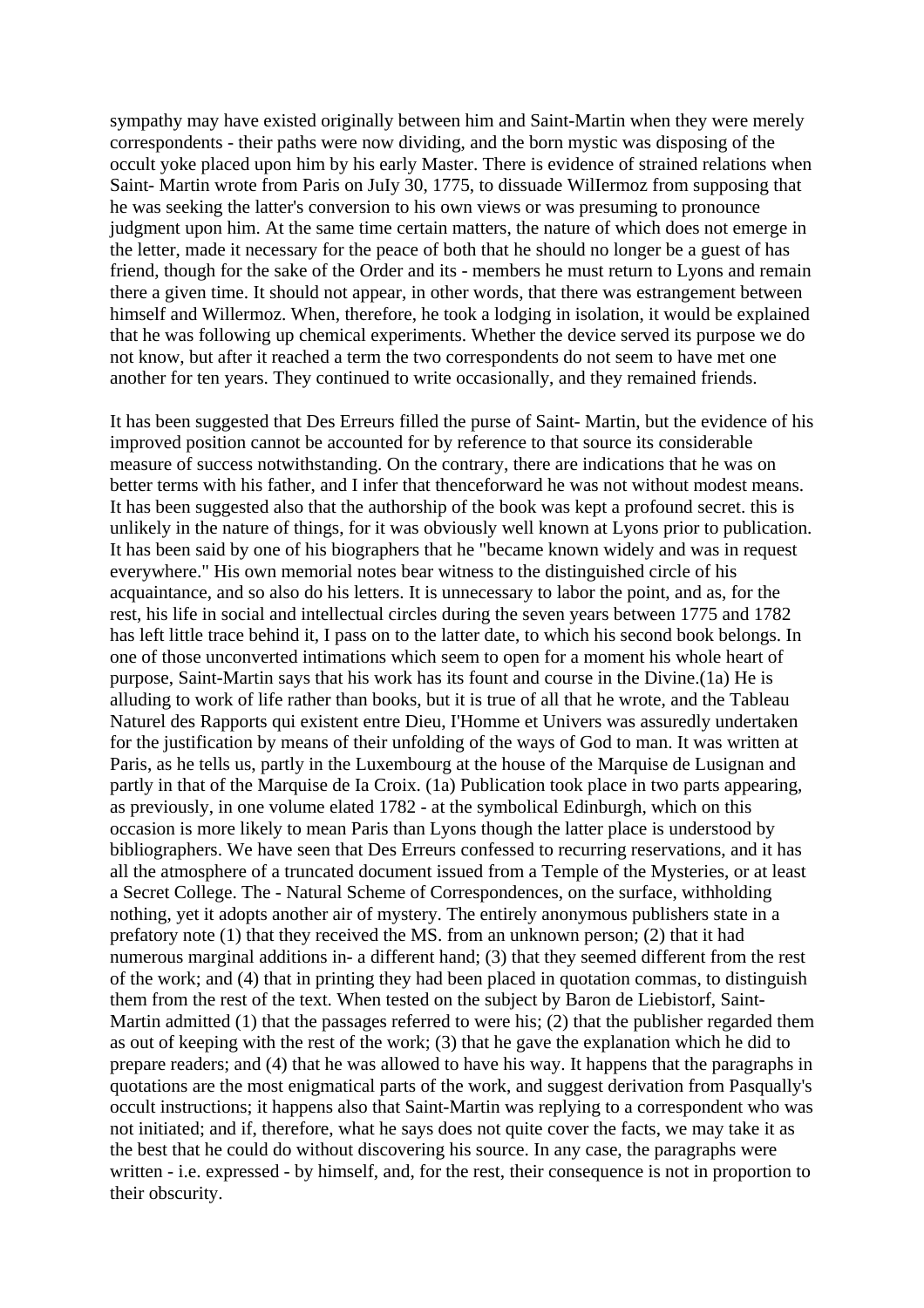The Tableau compares the universe to a great temple: "the stars are its lights, the earth is its altar, all corporeal beings are its holocausts, and man, who is priest of the Eternal, offers the sacrifices." It follows from the logic of the symbolism that he himself is the chief holocaust, and this must be the sense in which it is said also that the universe is "like a great fire lighted since the beginning of things for the purification of all corrupted beings." Finally, it is "a great allegory or fable which must give place to a grand morality." When it is affirmed elsewhere that the external world is illusory, the reference presumably is to its surface sense, apart from the inward meaning. God is the meaning and God the grand morality; creation is not merely His visible sign, but a channel through which His thoughts are communicated to intelligent beings. Here is the only mode of communication for fallen man, namely, through signs and emblems. But these and the whole signifying universe are earnests of God's love for corrupted creatures and evidence that He is at work unceasingly "to remove the separation so contrary to their felicity." As it is certain that He does not world in vain, it follows that a day will come when there shall be no separateness thenceforward. So does the end emerge with all true thought implying - when it does not express - the doctrine of unity, all true paths being paths that lead thereto, and God Himself - One, Immutable and Eternal - the Witness from everlasting to this our end of being. Here is the Great Work, and it is to be performed "by restoring in our faculties the same law, the same order, the same regularity by which all beings are directed in Nature," or, in other words, by acting no longer in our own name, but in that of the living God. It is a work of the will in its redirection, for this is "the agent bar which alone man and every free being can efface within them and round them the traces of error and crime. The revindication of the will is therefore the chief work of all fallen creatures.

The same Iesson is conveyed in symbolical language when it is said that "the object of man on earth is to employ all rights and powers of his being in rarefying as far as possible the intervening media between himself and the true Sun, so that - the opposition being practically none there may be a free passage, and that the rays of light may reach him without refraction." It will be seen that, as in Des Erreurs, the instrument by which we fall is that-also by which we must rise: the evil in man originated in the will of man, and thereby it must be stamped out His "crime" is defined as "the abuse of the knowledge he possessed concerning the union of the principle of the universe with the universe." His penalty was the privation of this knowledge. The definition is dogmatic, and it is obvious that Saint-Martin can throw no light on the real nature of the alleged knowledge: otherwise he must have undone the crime in his own person. He is least convincing when discussing the legendary Fall, and most when conveying his own thoughts apart from any formal system. When he tells us that truth is in God, that it is written in all about us, that its messages are meant for our reading, that the light within leads to the light without; that the principle of being and of life is within us, that it cannot perish, that the regeneration of our "virtues" is possible; and that we can ascend to a demonstration of the Active and Invisible Principle, from which the universe derives its existence and its Iaws: we are then in the presence of the mystic who is speaking on the warrants of his proper insight.

#### **V. THE MAN OF DESIRE**

AFTER the publication of Le Tableau Naturel Saint-Martin remained less or more at Pares, and his intermittent correspondence with Willermoz is at times scarcely intelligible in the absence of the latter's communications. Willermoz evidently was passing through a strenuous period, connected perhaps with embroilments consequent on the Masonic Convention of Wilhelmsbad, held in 1782, and the fate of the Strict Observance. There is one allusion which suggests vaguely the his torical transformation of that Rite at Lyons prior to 1778, and the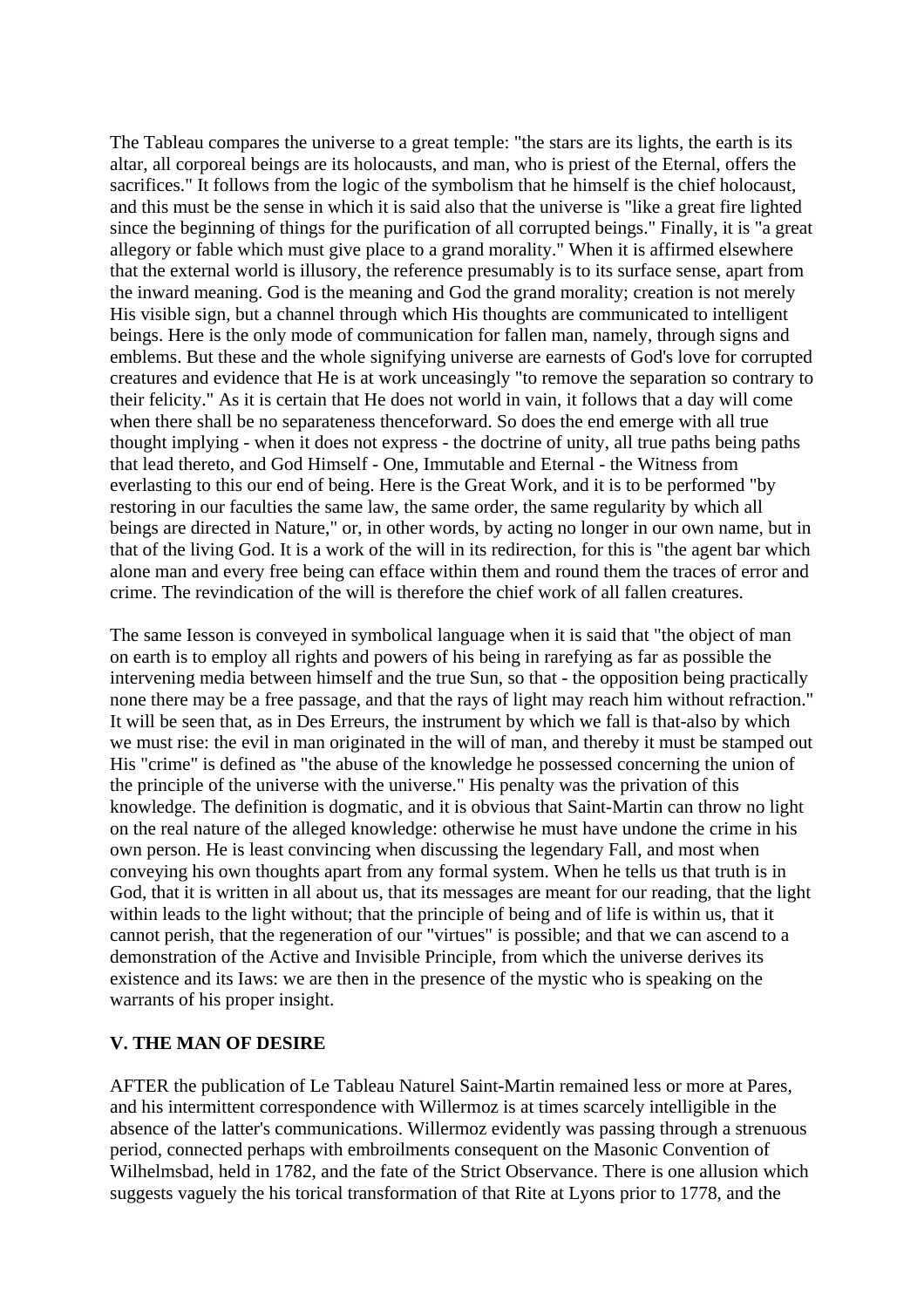creation thereby of the Knights Beneficent of the Holy City. But there is no certainty on the subject, and for the rest we learn only of Saint-Martin's brief interest in the discovery of Mesmer, its connection with a society instituted by that great comet of a season, and his presence at certain cures operated magnetically by Puysegur. A single remark informs us that he would take no part in the Convention of Paris, summoned by the Rite of the Philalethes. We reach in this manner the month of April, 1785, when Saint Martin had received such news from Willermoz that in his reply of the 29th (1) he expresses his rapture on learning that the sun has risen on Israel; (2) he affirms that the man so chosen is for him henceforward a man of God whom he will venerate as the anointed one of the Saviour; (3) he entreats him to pardon whatever wrongs he may be thought to have committed against him on his own part; (4) he ascribes all differences which have arisen between them to his own ignorance (5) he condemns himself for his temerity in having published anything; ( 6) he asks Willermoz to intercede for him with something which appears to be called La chose, whose place he has taken unasked; (7) he prays to be enlightened on the faults of his own heart the errors of his mind and of his works, (8) he places himself under has orders and terms him has master, holy friend, father in God and Christ Jesus.

It looks evident in a word that Saint-Martin stood ready to set aside all his previous views and inferentially those which had always disposed him towards the inward way of the mystics rather than that of his first Master What, therefore, had occurred ? I have forestalled the event unavoidably in my third chapter. According to Dr. Papus, the archives in his possession show that after prolonged failure Willermoz reached the end of his labours, that he obtained "phenomena of the highest importance," which culminated in 1785, or "thirteen years after the death of his initiator Martines de Pasqually." More explicitly, the Being who is said to be described by Willermoz as "the Unknown Agent charged with the work of initiation" otherwise, perhaps, La chose - materialised at Lyons and gave instructions which - as we have seen were reduced to writing.

Occurrences of this kind being innumerable at the present day, I suppose that we are not in a position to sympathize with the raptures of Saint-Martin, his tears or his changing front. His next letter, dated May 13, indicates that he had been reassured and consoled by Willermoz, for which he praises God. He waits now on a summons to Lyons, that he may see and hear for himself. Meanwhile he and his correspondent will remain united through time and eternity. On June 30 he has made preparations for the journey and is looking to greet Willermoz soon after the letter under that date. Of what followed we know little and nest to nothing, except that fifteen months later Saint-Martin is at Paris, bewailing his imprudence in having spoken too freely to certain brethren and thus prejudiced the "enjoyments" of has friend. (2a) In January, 1787, he is in London, where he remained for some six months, making the acquaintance of William Law and the astronomer Herschel, the Comte de Divonne, Dutens and the Russian Prince Galitzin, with whom he was domiciled. It was in London also, as he tells us, that he wrote his third book, L'Homme de Desir, though it was not published till 1790, and then at Lyons. It is important not only in itself, as one of Saint-Martin's most inspired writings, but as showing beyond debate that, whatever experiences had awaited him at Lyons, they cooled the ardour kindled by their first indications, and he had returned to his own path with an increased sense of dedication. I can say only that the hunger and thirst after God are in all its pages. This is not, however, to suggest that he is denuded of all interests in the Lyons phenomena: his only letter written to Willermoz while in England offers a contrary indication; but the interest appears detached.

In July, 1787, Saint-Martin passed through Paris on has way to Amboise, where his father had been stricken with paralysis. In September he was again at Lyons, but it was in the absence of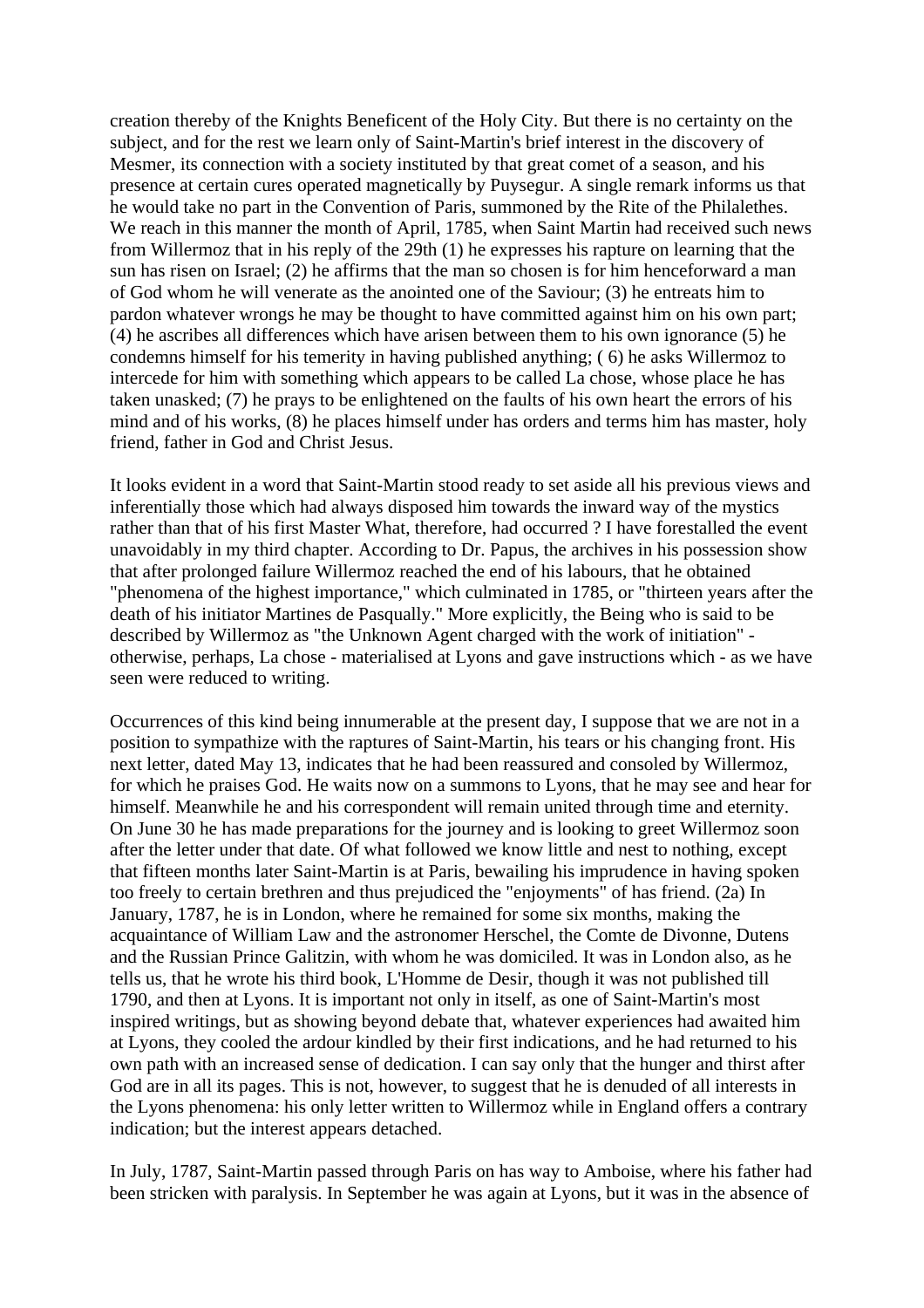Willermoz. Thereafter he paid a second visit to Italy, visiting Siena and Rome. In the early part of 1788 Papus reports that the apparitions of the Agent had ceased, according to a letter of Willermoz. (1a) In April of that year Saint-Martin is at Paris and about to visit his father, who is still alive, at the native place of both. In June he proceeded to Strasbourg, where he resided for three years, the happiest of all his life. As I said long ago: "It was here, under the auspices of Rodolphe Salzmann, also mystically disposed, and of Madame de Boecklin, his most intimate and cherished woman friend, that he made his first acquaintance with the writings of Jacob Bohme; here he became intimate with the Chevalier de Silferhielm, a nephew of Swedenborg; and all his horizon widened under the influence of the Teutonic theosopher. On December 16, 1789, he asked Willermoz whether he could participate in the "initiation" attached to the Regime Rectifie without belonging to its Symbolical Lodge. I do not think that Papus knew what this meant, and therefore wisely offered no word of comment. But the Regime Ecossais Ancien et Rectifie was the Strict Observance as transformed at Lyons and ratified at Wilhelmsbad; more especially it was the Craft Degrees of this Rite and their supplement the Grade of St. Andrew. Beyond it were the novitiate and chivalry of the Holy City, and these again beyond were two final Grades, which I do not propose to specify by name, as they were and are in obscurity. It is to these that Saint-Martin refers under the vague title of "initiations." He did not apparently get a straight answer, and on July 4, 1790, he asked Willermoz to advise the proper quarter of his resignation from the Interior Order i.e., the novitiate and chivalry - and from all lists and registers in which his name may have been inscribed since 1785. He points out that in the spirit he had never been integrated therein. His intention apparently was to remain among the Coens - i.e., the EIect Priesthood but how nominally we call imagine from the utter detachment of his letter, (1a) the references to his simple mode of life, and above all his closing words, in which he registers a hope that he has separated for ever from those complicated paths which had always wearied him. It is an eloquent commentary on the manifestations of Lyons, the dictated instructions of La chose, the astral travellings of D'Hauterive, and the clairvoyance's of the "lucids" who seem to have assisted at the operations. There are no further letters from Saint-Martin to Willermoz, and already during this year, in some early month, the Agent had received "on demand" and had destroyed "more than eighty folios" of his dictated instructions, the same not having been " published," as Willermoz states in a letter quoted by Papus.

It follows that ''the Unknown Agent charged with the work of initiation" had undone that work, and whether or not, as suggested- but Papus seems doubtful - the manifestations continued at intervals till 1796, it would seem that there is no record of proceedings, and the whole thing sagged out. The Elect Priesthood missed its mark; with all his ceremonial, all his occult powers, PasqualIy scored a failure, and the Master who emerged from the unseen, carrying such high ascribed warrants, permitted himself, through sheer lack in resources, to be circumvented by as the emissaries of Robespierre." Meanwhile the star of Saint-Martin's influence grew from more to more. L'Homme de Desir was reprinted several times, and in the highest circles of society, at Strasbourg and Paris, in the palace of the Duchesse de Bourbon, amidst the convulsions of the revolutions he taught the way of the mystics.

#### **VI. LATER LIFE AND WRITINGS**

It was at Strasbourg and, I think, towards the end of his sojourn in this city of blessed memories that Saint-Martin wrote another of his most suggestive treatises, Le Nouvel Homme, "the aim of which," as he tells us, "is to describe what we should expect in regeneration." (1a) It presents three epochs of symbolism: the first corresponds to the history of Israel, regarded as that of universal election, man's own nature being the Promised Land, whence it is necessary to cast out the wicked and idolatrous nations that have ruled therein,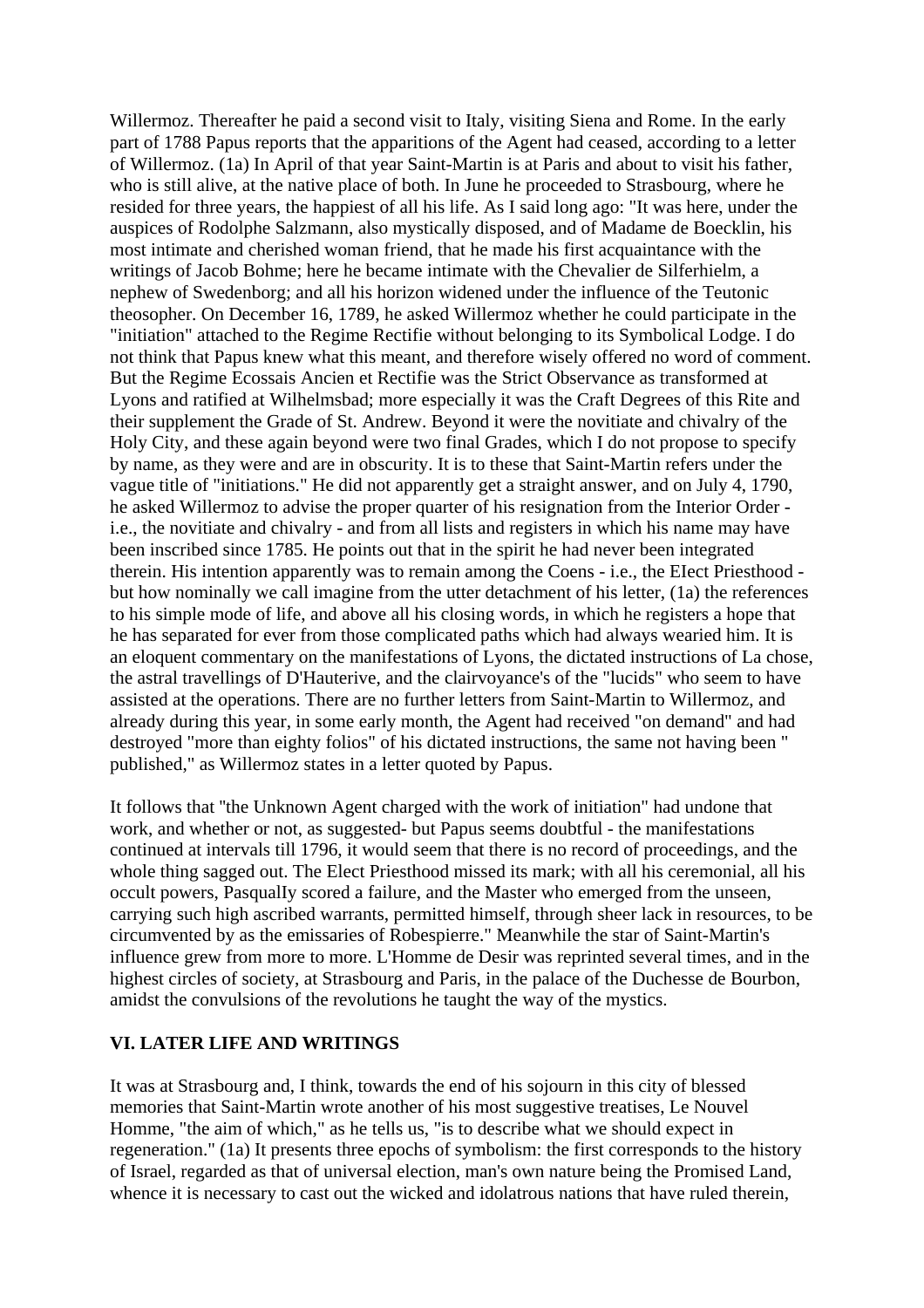after which the altars of the Lord must be set up instead and the Law proclaimed by the higher part of our nature. The second epoch is that of the Christ-Life, which must be conceived and born within us for the work of our redemption. All stages of the Divine Life in Palestine are marshaled to illustrate the story of the New Man from the moment of His birth within us to that of mystical death, and from the descent into the underworld to the last and greatest mystery on the Mountain of Ascension. To the Second Advent belongs the third epoch of symbolism, being that of the Apocalypse, the new heaven and the new earth declared within us, the tabernacle of God with men, the Celestial Jerusalem built up into our spiritual being.

The sojourn at Strasbourg came to an end in 1791, and for perhaps a year Saint-Martin was chiefly at Paris, where he wrote his neat book, entitled Ecce Homo; "to forewarn people against the wonders and prophecies of the time," to indicate the "degree of abasement" into which man has fallen and of which the passion for lower marvels, like those of somnambulism, appears to be the prime example. The thesis in this sense is a strange but pregnant commentary respecting the transmutation of interests on the part of one who for a moment was integrated in a school of Mesmer and was a friend or fellow-worker of Puysegur. Ecce Homo was partly written as a counsel for the Duchesse de Bourbon and very likely in her own house. It appeared prior to Le. Nouvel Homme, though composed subsequently: both worlds, however, were published in 1792, the Reign of Terror notwithstanding. Saint-Martin was still in Paris during that dread ordeal. "The streets near the house I was in were a field of battle; the house itself was a hospital where the wounded were brought and, moreover, was threatened every moment with invasion and pillage. In the midst of all this I had to go, at the risk of my life, to take care of my sister, half a league from my dwelling." (1a) It is to be inferred from a later record that the "dwelling" was that of the Duchesse.

There is no space here to speak of Saint-Martin's political theories, of his feelings towards the French Revolution, of certain things without importance or consequence which occurred to him therein. I am concerned only with the deeper issues of his life and thoughts. A writer on errors and truths had obviously something to say on the basis of governments, the authority of sovereigns and on jurisprudence, while a searcher of religion and theosophy, who had passed through the world-crisis at the end of the eighteenth century at its very heart and center, could neither fail to have his part therein nor to leave us reflections thereon. We have Philosophical and Religious Considerations on the French Revolution, Light on Human Association and a few other pamphlets which do not call to be named.

Saint-Martin had also some activities of another kind imposed upon him, as, e.g., when he was called to the Ecole Normale, instituted to train teachers for public instruction. These things did not last and left no mark behind them. In September, 1792, the health of has father called him again to Amboise, where he remained for a year, or a considerable time after the father's death. We hear of him then at Petit Bourg, a country house of the Duchesse de Bourbon, and afterwards at Paris till the spring of 1794, when "a decree against the privileged and proscribed classes, amongst which it was his lot to be born, enforced his return to Amboise till it was canceled in his respect in January, 1795, when the work of L'Ecole Normale brought him back to the capital for a period. His time appears to have been divided between Paris and his native town till the end of 1799, and I mention this year because on December 24 Saint-Martin lost so much by the death of the Baron Kirchberger de Liebistorf, a kindred spirit with whom he had maintained for five years what I described long ago as "the most memorable, the most beautiful, the most fascinating of all theosophical correspondences. (1a) It became available in English so far back as 1863, but the edition has been out of print for decades, and I question whether there could be a better gift than an annotated translation at the present day by one who knows Saint-Martin, his work and has period. It contains the true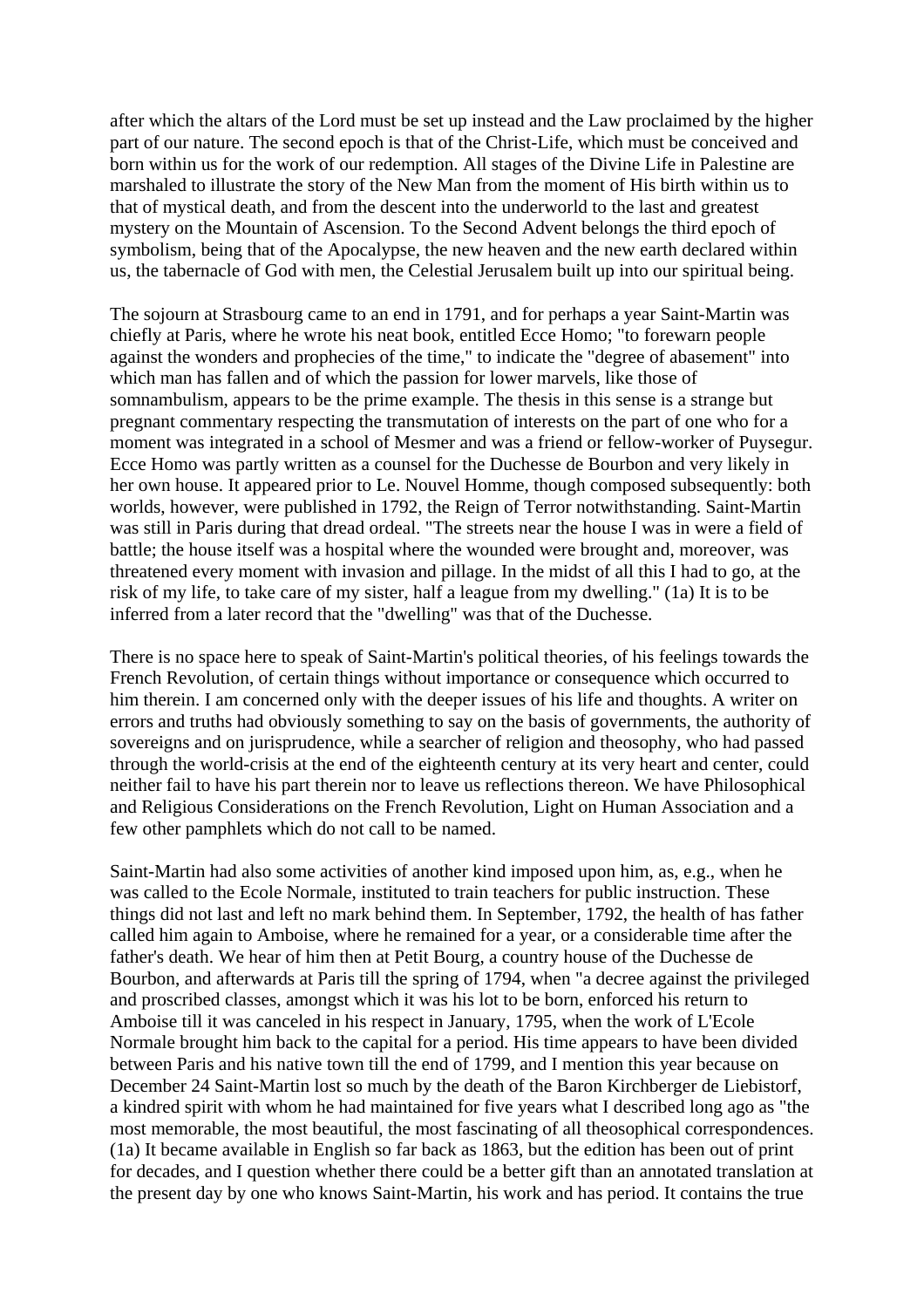marrow, spirit and quintessence of the French mystic, and has been referred to often in my notes.

His devotion to Jacob Bohme was the chief mental characteristic of his later life; it is ever present in his correspondences above described, but I have never been able to see that it changed his own views: it may be true to Say that it deepened them, but he was on sure mystic ground already before the Teutonic theosopher gave him has own light.

I do not think that it would have helped him to alter for the better one line of L'Homme de Desir, though he has left it on record that in the light of Jacob Bohme he should have written Le Nouvel Homme differently, or perhaps not at all. In the year 1800 L'Esprit des Choses appeared at Paris in two volumes, with a Latin epigraph on the title in which it was affirmed that "man is the mirror of the totality of things." Concerning this suggestive work Saint-Martin has offered three points of information: (1) That it was projected originally under the title of Natural Revelations, collected from original notes, with additions thereunto; (2) that it embraces the whole circle of things physical and scientific, spiritual and Divine; (3) that it is a kind of introduction to the works of Jacob Bohme. The last in its final reduction must be called indicative of intention, and Saint-Martin, I do not doubt, was conscious that his own intimations were in bonds of spiritual espousals with his great German peer, but in their contributions to the higher literature of the soul there are no two mystics so utterly unlike each other in all their former and modes. It is a question, therefore, of penetrating below the surface, when that which we reach is the heart of union common to all who have followed the great quest of experience in God. It is certain that Saint-Martin grew daily in the consciousness of such union with Boehm, and when he continued in his own manner to deliver his own message it seemed to him doubtless that he was, following the message of his precursor. For L'Esprit des Choses, man is the organ of Divine Order, man is the mirror of all things. Nature is in somnambulism and we are involved therein, whence I suppose it may be inferred. that she waits on our awaking and passes out of sleep in us. These things and many others are notions which were with Saint-Martin from the beginning. Occasionally there are higher and deeper things than those which we have heard previously, but they are not of Bohme nor of any other than the French mystic himself - as, e.g., that the soul becomes the Name of the Lord, . and the Name is declared within it.

There are practically no materials for the external life of Saint- Martin after the year 1799; the Portrait Historique tells us practically nothing, and we know of him only by his books. In the closing years of his life he was working zealously at translations of Bohme, Aurora, The Three Principles, Forty Questions and Threefold Idle of Man, but he. had made a beginning much earlier. We are not concerned with these versions, but Le Ministere de l'Homme-Esprit, (1a) published in 1802, his last original work, is in some respects the most important of all and from his own-point of view was written more clearly than the rest, though he felt its remoteness from common human notions and human interests It has been held to illustrate his intention of marrying his "first school" to the Teutonic theosopher, but again the kind of marriage is that of the amity at the root of all the great mystics and their great subjects. For the rest, the book is built on the basis of his own anterior writings, the substance of which he presents in the opening pages, as he gives also a summary of Bohme and indicates unawares certain salient points of doctrinal correspondence between the latter and Martines de Pasqually exhibited in La Reintegration des Etres. Apart from all systems and all authorities, the ministry is a book of innumerable detached lights, some of which belong to the order of first magnitude. It is possible to name only its "intimations of immortality," of death and the gate of life, of the path which is opened in regeneration, of spiritual life and its communication, of the Sabbath attained by Nature, the Sabbath of the soul and the Sabbath of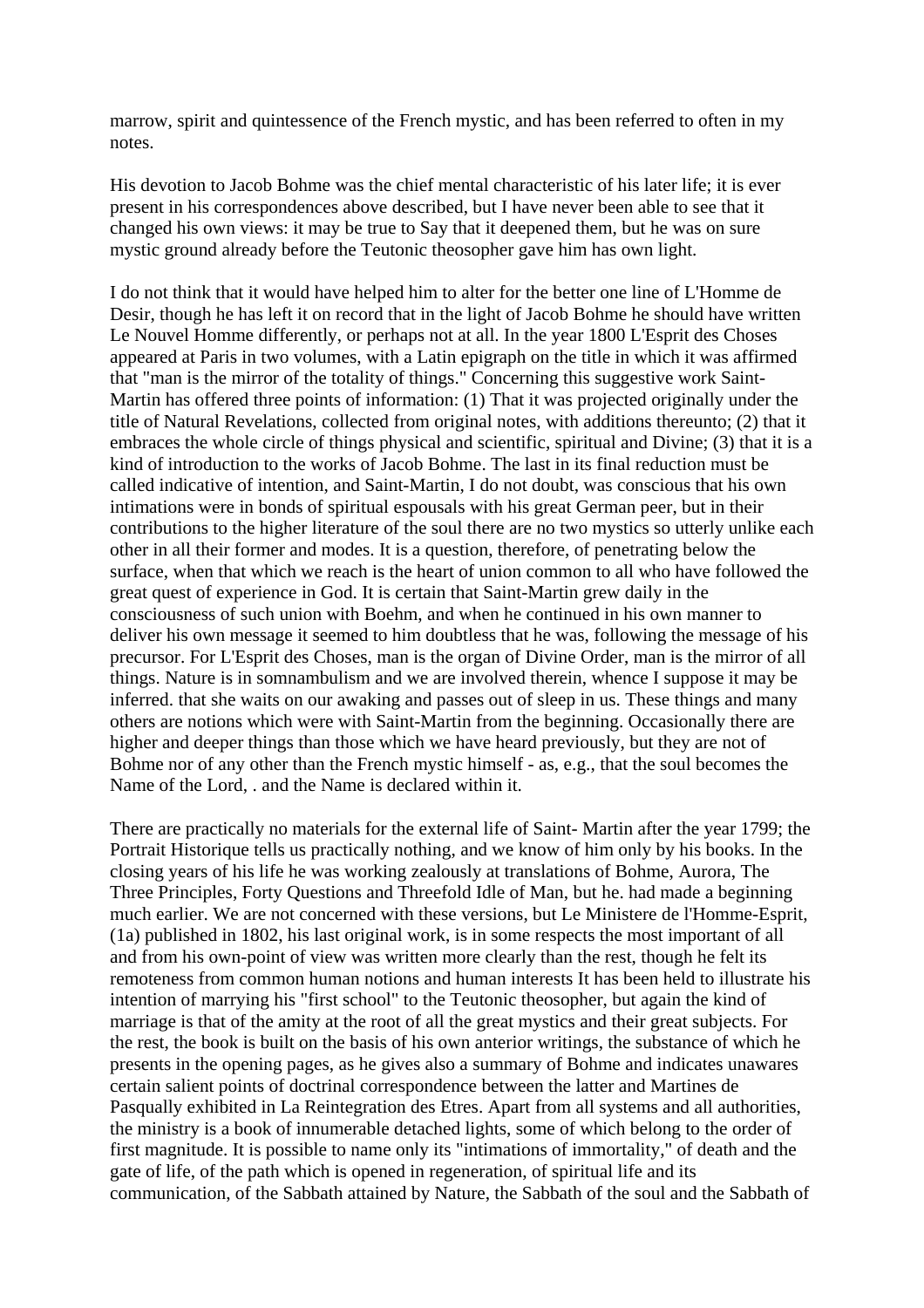the Word. There is also the doctrine of the Eternal Word, as it passed through the alembic of the French mystic's mind, its relation to the universe and man, how it is the measure of all things and is the very Word of Life, in opposition to that which Saint-Martin calls the Word of Death.

The Ministry has been termed his swan's song, but it is rather his last contemplation, in which he opened many wells of thought and looked across many paths of vision. On January 18, 1803, he recorded in his notes that this date completed his sixtieth year and that it had opened to him a new world. "My spiritual hopes proceed in growth continual. I advance, thanks be to God, towards those great beatitudes which were shown forth to me long ago, and shall crown all joys with which I have been encompassed continually in my, earthly life." (1a) A note added in the summer says that he had received certain warnings of a physical enemy and thought that it would carry him of as it had done with his father before him. He asked only the help of Providence, that he might hold himself prepared for the event. (2a) On October 13, 1803, at Aulnay, near Sceaux, in the house of a friend - Comte Lenoir La-Roche - after an apoplectic stroke, he passed painlessly away in a final act of prayer.

## **VII. MODERN MARTINISM**

IT will be seen that I have depended throughout on printed documents, no others being avail able to research in England, but that the sources of many which have been quoted are in the archives of the Martinist Order. They would appear to form, however, comparatively a small part of those which have been certified as extant at different periods. We are told (1a) (1) that the archives of the Elect Priesthood were deposited in 1781 with Savalette de Langes, who was the President of the Philalethes; (2) that after his death they were sold indiscriminately, together with those of the Philalethes and the Rite Ecossais Philosophique, and were purchased for next to nothing by three Masonic Brethren, who returned them to the proper quarters, two of them retaining these of the Elect Priesthood, as they had been members of the Rite; (3) that this restitution took place in 1806; (4) that the two custodians delivered them in 1809 to another member, named Destigny, on his return from St. Domingo,. he being a legatee of Pasqually, and having otherwise a greater claim upon them; (5) that Destigny was already in possession. of the surviving West Indian archives; (6) that in 1812 his collection was enriched by those of the Orient of Avignon, which had been taken into Italy prior to the Revolution; (7) that the whole remained in his keeping till 1868, when he transferred them to M. Villarial, a year before his death, in whose possession they continued at least till the end of 1899. They comprised the records of eleven Orients - otherwise Lodges - of the Order, those of Leogana in the West Indies having been lost in a fire, and those of Lyons having come into the hands of Papus otherwise of the Martinist Order.

As regards-the archives of Lyons we are told by Papus whence and how they or their transcripts were derived by him. His account has been summarized in my second chapter. I have specified also the documents in the hands of M. Matter's descendants, he being himself a descendant of Rodolphe de Salzmann, whom I have mentioned previously as one of the Strasbourg circle. They are said to include the correspondence of Saint-Martin with Salzmann himself, with Mme de Boecklin, the Comte de Divonne. and others, as also that of Salzmann. But there are owners of other collections D'Effinger, Toumyer, Munier (1a) - who are not even names to us. Of each and all it has to be said that nothing has been heard of them for over twenty years and that the Great War has intervened. We have been promised for the same period a Histoire Generale de l'Ordre des EIus Coens and a study of Willermoz based on the archives of Lyons, but they have not appeared and we are not likely to see them. In view of the wealth of material it may well be that the definitive life of Saint-Martin and of has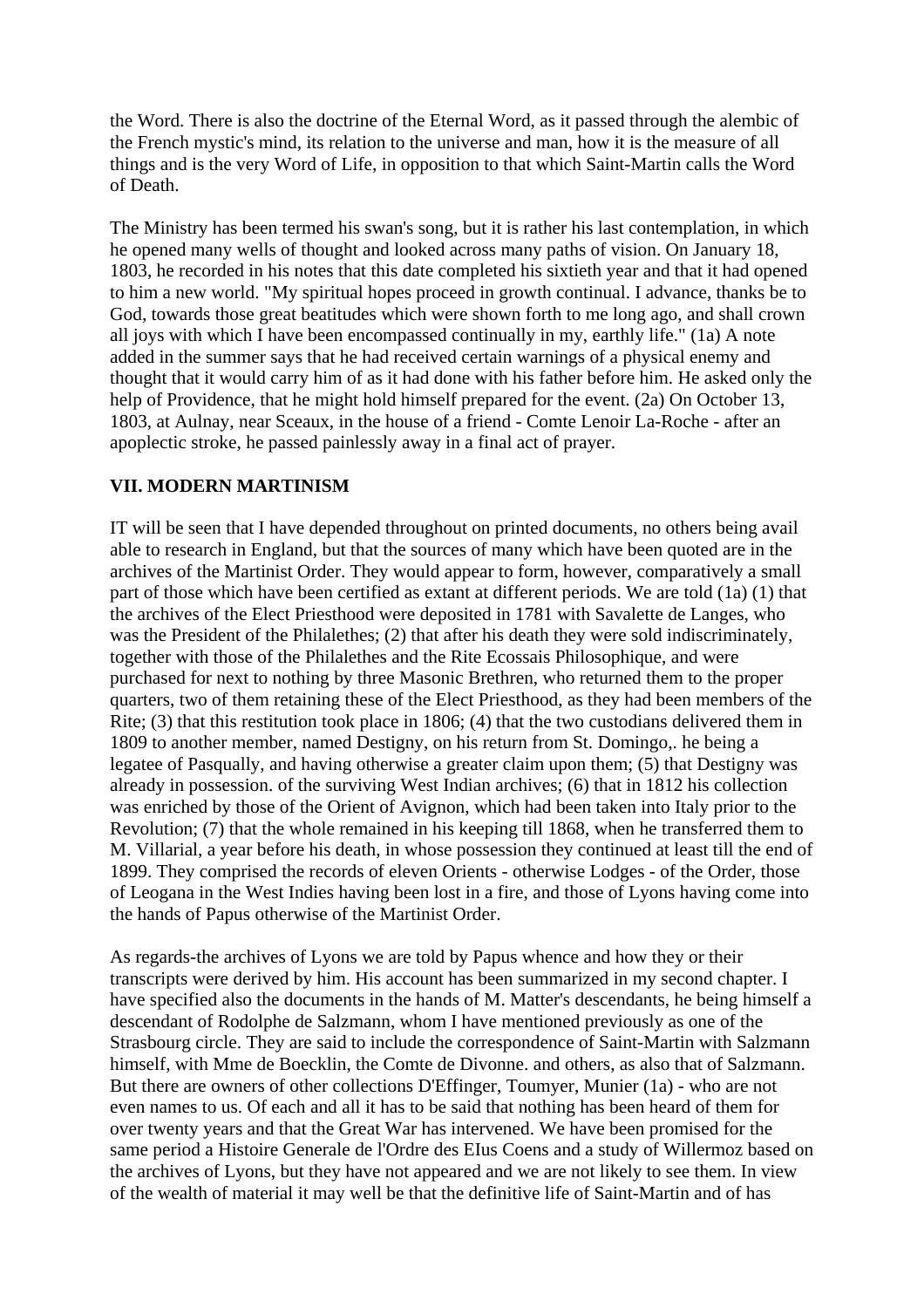earlier if not later concerns still remains to be done. I have presented a mere outline, and in some sense a supplement to my former extended work.

It remains to speak briefly of L'Ordre Martiniste. We learn from Camille Flammarion that between 1860 and 1870 he was acquainted with a litterateur named Henri Delaage, who is mentioned also by Eliphas Levi; that he heard much from Delaage concerning M. de Chaptal, his grandfather, who knew Saint-Martin, apparently fairly well. (1a) These are the bare facts, to which it may be added that at the beginning of his occult life Papus seemingly got to know Delaage and received from him, some months before the latter's death, what is termed a pauvre depot (2a), constitue par deux lettres et quelques points in fact, the modern Martinist cipher S I which is rendered Silencieux Inconnus, other wise the Unknown Silent Ones. Delaage had written in his time two or three occult books which were fantastic in matter and impossible in style. They do not suggest his connection with any society for the exposition of Saint-Martin's mystical teaching, either secretly or in public, and so far as Papus is concerned he fails to explain why the cipher was communicated or what it signified to the previous custodian. It led him, however, to believe and proclaim in terms of certitude that Saint-Martin had himself initiated M. de Chaptal and to establish or reconstitute L'Ordre Martintiste in 1884. (1a) Between 1887 and 1890 he produced Rituals for the Order, arranged in three Degrees, which I have praised on several occasions for their sincerity, simplicity and reserve in respect of claims. They were termed (1) Associate, (2) Initiated Martinist, and (3) Initiator, the last implied by its title - conveying a license for the propagation of the Order by all who had attained this its highest rank. Every person who held the Third Degree could thus constitute a new center.

The mode adopted was usually that which is known technically as "communication," that is to say, personally and not in Lodge or Temple. To my certain knowledge reception was arranged even by post. It is obvious that after this manner a vast membership could be secured in a very short space, assuming any reasonable zeal among the workers and something colorable or attractive on which they could act. Moreover, there were no fees of any kind. There is no question that L'Ordre Martiniste spread rapidly in France, and in addition to the delegates constituted automatically by the Third Degree there were Lodges in various towns. There was membership also in other countries, England itself not excepted, while the Order was specially successful in North and South America. We hear also of propagation in Egypt and even Asia.

In 1891 a Supreme Council was constituted at Paris and ruled the whole Order. It became a center also for numerous collateral interests, all carefully organized, including esoteric groups and Faculties of Science and Philosophy, which held examinations apparently and granted degrees at their value. Papus was an indefatigable worker, and before the century was out it must be acknowledged that he was at the head of a movement which may be almost called colossal in respect of its magnitude. The reasons are not far to seek: it was a form of initiation and it made no claim on Masonry; it received both sexes; it had a distinct religious side, apart from dogmatism and - outside all sectarianism it was in some sense a Christian thing. As such, it must have appealed to multitudes in France who had lost faith in the Latin Church and yet had spiritual interests. Moreover, it carried the seals and talismans of occult sciences, which it claimed' to teach and also to reconcile with the regnant science of the day. As such, its apparent justifications, if not its warrants, were in Spiritism, Psychical Research, the Schools of Nancy and Salpetriere not to speak of the less recognized though not less momentous school of Animal Magnetism. But having offered this appreciation I have virtually set L'Ordre Martiniste at the poles asunder from Saint- Martin the mystic. In late and early writings Papus affirmed continually that when the disciple of Pasqually followed his